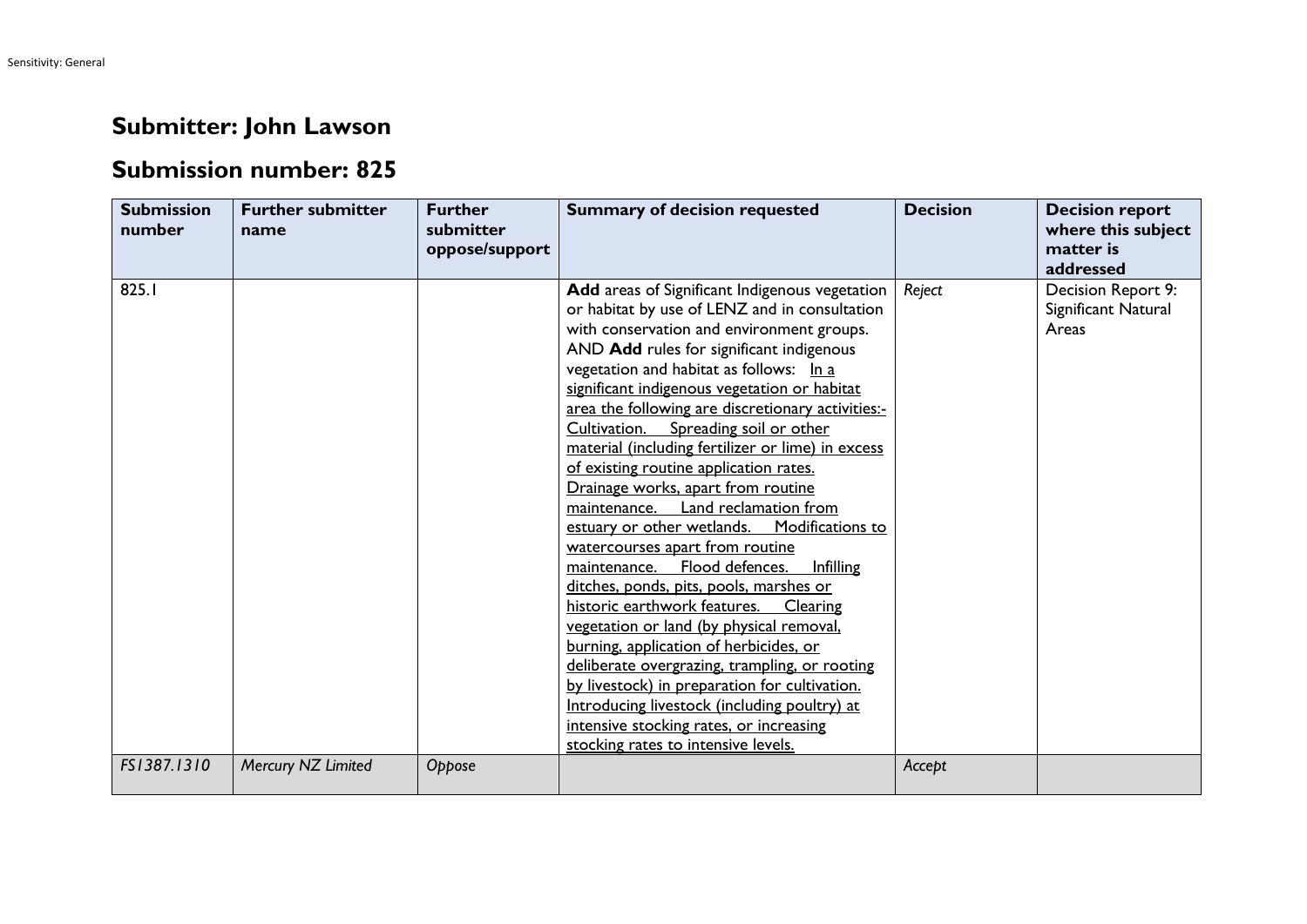| <b>Submission</b><br>number | <b>Further submitter</b><br>name                | <b>Further</b><br>submitter<br>oppose/support | <b>Summary of decision requested</b>                                                                                                                                                                                                                                                                                                                                                                                                                                                                                                                                                                                                                                                                                             | <b>Decision</b> | <b>Decision report</b><br>where this subject<br>matter is<br>addressed |
|-----------------------------|-------------------------------------------------|-----------------------------------------------|----------------------------------------------------------------------------------------------------------------------------------------------------------------------------------------------------------------------------------------------------------------------------------------------------------------------------------------------------------------------------------------------------------------------------------------------------------------------------------------------------------------------------------------------------------------------------------------------------------------------------------------------------------------------------------------------------------------------------------|-----------------|------------------------------------------------------------------------|
| 825.2                       |                                                 |                                               | Add rules to Chapter 16 Residential Zone to<br>provide for protection of defined views from<br>public places to the harbour, coast and<br>natural backdrops and to include at least the<br>following defined views: (a) from SH23 (north<br>of Maungatawhiri Rd) to Kaitoke Creek (b) all<br>existing views of the bar from Main Road,<br>Bow St and Norrie Avenue (c) all existing<br>views of Karioi from RaglanCentral Business<br>District (d) from Wainui Rd to the coast<br>between the Bryant Reserve and the Bible<br>Crusade Camp (e) from SH23 summit to<br>Karioi (f) AroAro salt marsh from Wallis St.<br>AND Amend the planning maps for any<br>consequential relief required to give effect to<br>this submission. | Reject          | Decision Report 32:<br>Miscellaneous<br><b>Matters</b>                 |
| FS1258.53                   | Meridian Energy Limited                         | Oppose                                        |                                                                                                                                                                                                                                                                                                                                                                                                                                                                                                                                                                                                                                                                                                                                  | Accept          |                                                                        |
| FS1329.17                   | Koning Family Trust and<br><b>Martin Koning</b> | Oppose                                        |                                                                                                                                                                                                                                                                                                                                                                                                                                                                                                                                                                                                                                                                                                                                  | Accept          |                                                                        |
| FS1387.1311                 | Mercury NZ Limited                              | Oppose                                        |                                                                                                                                                                                                                                                                                                                                                                                                                                                                                                                                                                                                                                                                                                                                  | Accept          |                                                                        |
| 825.3                       |                                                 |                                               | Add rules to Chapter 18 Business Town<br>Centre Zone to provide for protection of<br>defined views from public places to the<br>harbour, coast and natural backdrops and to<br>include at least the following defined views:-<br>(a) from SH23 (north of Maungatawhiri Rd)<br>to Kaitoke Creek (b) all existing views of the<br>bar from Main Road, Bow St and Norrie<br>Avenue (c) all existing views of Karioi from                                                                                                                                                                                                                                                                                                            | Accept in part  | Decision Report 19:<br>Raglan                                          |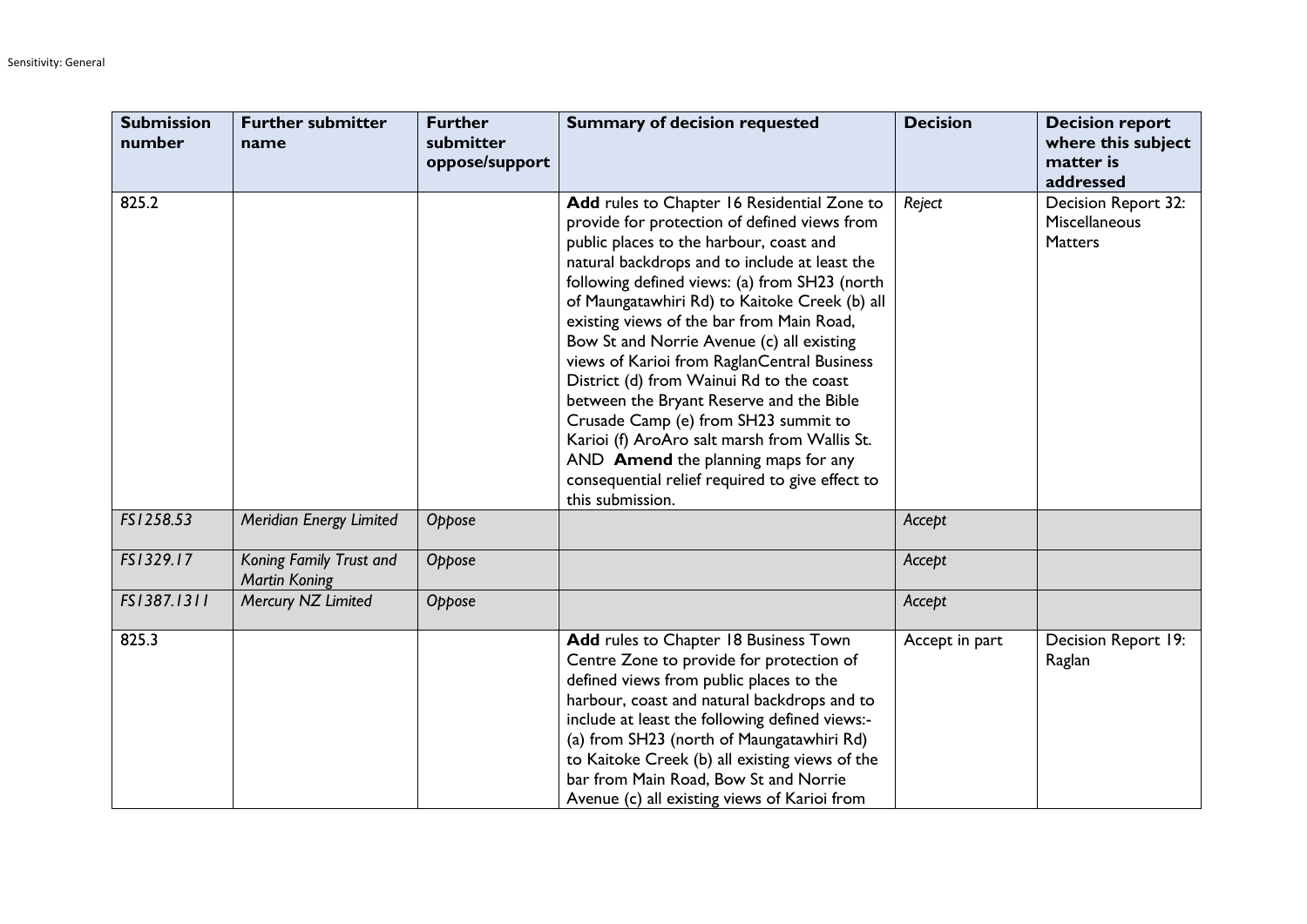| <b>Submission</b><br>number | <b>Further submitter</b><br>name | <b>Further</b><br>submitter<br>oppose/support | <b>Summary of decision requested</b>                                                                                                                                                                                                                                                                                                                                                                                                                                                                                                                                                                                                                                                                      | <b>Decision</b> | <b>Decision report</b><br>where this subject<br>matter is<br>addressed |
|-----------------------------|----------------------------------|-----------------------------------------------|-----------------------------------------------------------------------------------------------------------------------------------------------------------------------------------------------------------------------------------------------------------------------------------------------------------------------------------------------------------------------------------------------------------------------------------------------------------------------------------------------------------------------------------------------------------------------------------------------------------------------------------------------------------------------------------------------------------|-----------------|------------------------------------------------------------------------|
|                             |                                  |                                               | Raglan CBD (d) from Wainui Rd to the coast<br>between the Bryant Reserve and the Bible<br>Crusade Camp (e) from SH23 summit to<br>Karioi (f) AroAro salt marsh from Wallis St.<br>AND Amend the planning maps for any<br>consequential relief required to give effect to<br>this submission.                                                                                                                                                                                                                                                                                                                                                                                                              |                 |                                                                        |
| FS1142.19                   | <b>Greig Metcalfe</b>            | Oppose                                        |                                                                                                                                                                                                                                                                                                                                                                                                                                                                                                                                                                                                                                                                                                           | Accept in part  |                                                                        |
| FS1258.54                   | Meridian Energy Limited          | Oppose                                        |                                                                                                                                                                                                                                                                                                                                                                                                                                                                                                                                                                                                                                                                                                           | Accept in part  |                                                                        |
| FS1387.1312                 | Mercury NZ Limited               | Oppose                                        |                                                                                                                                                                                                                                                                                                                                                                                                                                                                                                                                                                                                                                                                                                           | Accept in part  |                                                                        |
| 825.4                       |                                  |                                               | Add rules to Chapter 22 Rural Zone to<br>provide for protection of defined views from<br>public places to the harbour, coast and<br>natural backdrops and to include at least the<br>following defined views: (a) from SH23 (north<br>of Maungatawhiri Rd) to Kaitoke Creek (b) all<br>existing views of the bar from Main Road,<br>Bow St and Norrie Avenue (c) all existing<br>views of Karioi from Raglan CBD (d) from<br>Wainui Rd to the coast between the Bryant<br>Reserve and the Bible Crusade Camp (e)<br>from SH23 summit to Karioi (f) AroAro salt<br>marsh from Wallis St. AND <b>Amend</b> the<br>planning maps for any consequential relief<br>required to give effect to this submission. | Reject          | Decision Report 22:<br><b>Rural Zone</b>                               |
| FS1258.55                   | Meridian Energy Limited          | Oppose                                        |                                                                                                                                                                                                                                                                                                                                                                                                                                                                                                                                                                                                                                                                                                           | Accept          |                                                                        |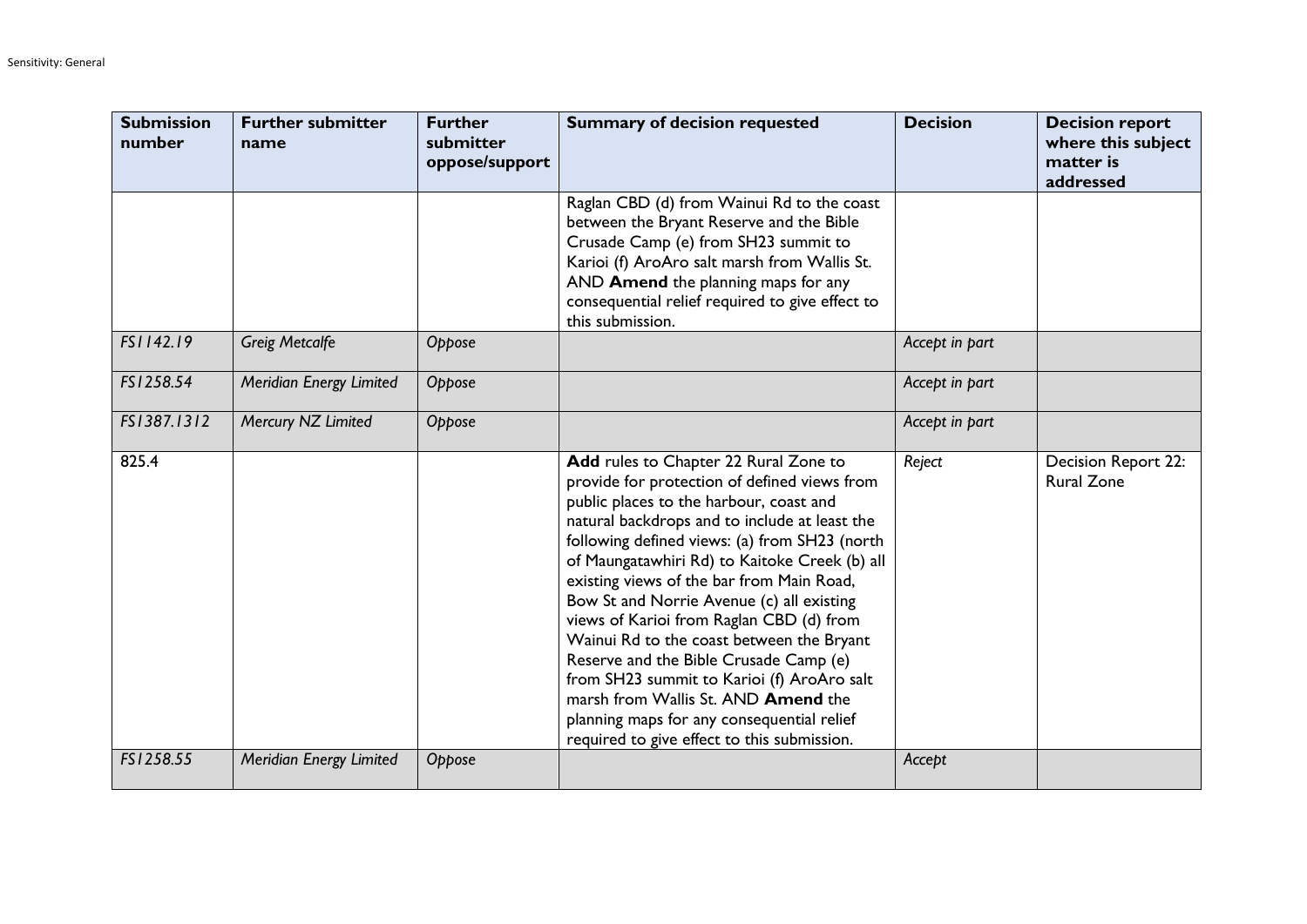| <b>Submission</b><br>number | <b>Further submitter</b><br>name                           | <b>Further</b><br>submitter<br>oppose/support | <b>Summary of decision requested</b>                                                                                                                                                                                                                                                                                                                                                                                                                                                                                                                                                                                                                                                                                                                                         | <b>Decision</b> | <b>Decision report</b><br>where this subject<br>matter is<br>addressed |
|-----------------------------|------------------------------------------------------------|-----------------------------------------------|------------------------------------------------------------------------------------------------------------------------------------------------------------------------------------------------------------------------------------------------------------------------------------------------------------------------------------------------------------------------------------------------------------------------------------------------------------------------------------------------------------------------------------------------------------------------------------------------------------------------------------------------------------------------------------------------------------------------------------------------------------------------------|-----------------|------------------------------------------------------------------------|
| FS1276.52                   | Whaingaroa<br><b>Environmental Defence</b><br>Inc. Society | Support                                       |                                                                                                                                                                                                                                                                                                                                                                                                                                                                                                                                                                                                                                                                                                                                                                              | Reject          |                                                                        |
| FS1329.18                   | Koning Family Trust and<br><b>Martin Koning</b>            | Oppose                                        |                                                                                                                                                                                                                                                                                                                                                                                                                                                                                                                                                                                                                                                                                                                                                                              | Accept          |                                                                        |
| FS1342.230                  | <b>Federated Farmers</b>                                   | Oppose                                        |                                                                                                                                                                                                                                                                                                                                                                                                                                                                                                                                                                                                                                                                                                                                                                              | Accept          |                                                                        |
| FS1387.1313                 | Mercury NZ Limited                                         | Oppose                                        |                                                                                                                                                                                                                                                                                                                                                                                                                                                                                                                                                                                                                                                                                                                                                                              | Accept          |                                                                        |
| 825.5                       |                                                            |                                               | Add new rules for all zones as follows:<br>Construction of a building or other structure<br>and planting of trees and other vegetation is a<br>permitted activity if: (a) it can be shown that<br>it will not significantly block views of sea.<br>river, bush or hills from neighbouring<br>properties, or (b) neighbouring property<br>owners confirm in writing that any loss of<br>view does not concern them, or (c) it can be<br>shown that the planted vegetation is of native<br>plants and likely to contribute to reduction of<br>river, or coastal erosion, or (d) it can be<br>shown that the planting would improve views<br>from public places. Any activity that does not<br>comply with a condition for a permitted<br>activity is a discretionary activity. | Reject          | Decision Report 32:<br>Miscellaneous<br><b>Matters</b>                 |
| FS1092.4                    | <b>Garth &amp; Sandra Ellmers</b>                          | Oppose                                        |                                                                                                                                                                                                                                                                                                                                                                                                                                                                                                                                                                                                                                                                                                                                                                              | Accept          |                                                                        |
| FS1325.8                    | <b>Avondale Trust</b>                                      | Oppose                                        |                                                                                                                                                                                                                                                                                                                                                                                                                                                                                                                                                                                                                                                                                                                                                                              | Accept          |                                                                        |
| FS1142.15                   | <b>Greig Metcalfe</b>                                      | Oppose                                        |                                                                                                                                                                                                                                                                                                                                                                                                                                                                                                                                                                                                                                                                                                                                                                              | Accept          |                                                                        |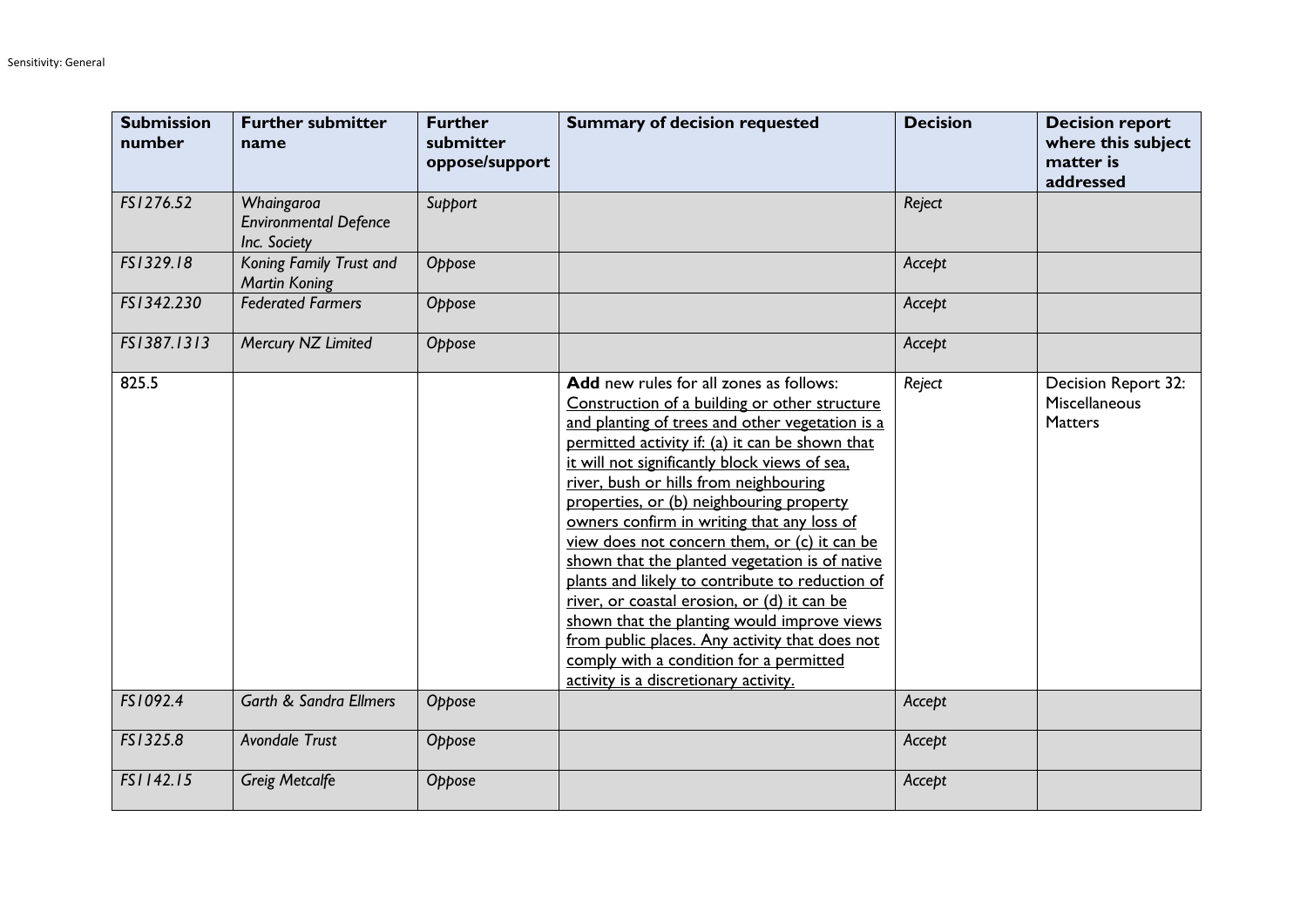| <b>Submission</b><br>number | <b>Further submitter</b><br>name                | <b>Further</b><br>submitter<br>oppose/support | <b>Summary of decision requested</b>                                                                                                                                                                                                                                                                                                                                                                                                                        | <b>Decision</b> | <b>Decision report</b><br>where this subject<br>matter is<br>addressed |
|-----------------------------|-------------------------------------------------|-----------------------------------------------|-------------------------------------------------------------------------------------------------------------------------------------------------------------------------------------------------------------------------------------------------------------------------------------------------------------------------------------------------------------------------------------------------------------------------------------------------------------|-----------------|------------------------------------------------------------------------|
| FS1329.19                   | Koning Family Trust and<br><b>Martin Koning</b> | Oppose                                        |                                                                                                                                                                                                                                                                                                                                                                                                                                                             | Accept          |                                                                        |
| FS1387.1314                 | Mercury NZ Limited                              | Oppose                                        |                                                                                                                                                                                                                                                                                                                                                                                                                                                             | Accept          |                                                                        |
| 825.6                       |                                                 |                                               | Add provisions to Chapter 16 - Residential<br>Zone, to restrict further holiday<br>accommodation in Raglan's residential and<br>business areas. AND Add provisions for an<br>area of high density development near the<br>cement silos, of similar height to them and to<br>the density and design of a traditional<br>European fishing village, available for low cost<br>purchase and rental by permanent residents<br>for leases of no less than a year. | Reject          | Decision Report 19:<br>Raglan                                          |
| FS1092.1                    | <b>Garth &amp; Sandra Ellmers</b>               | Oppose                                        |                                                                                                                                                                                                                                                                                                                                                                                                                                                             | Accept          |                                                                        |
| FS1387.1315                 | Mercury NZ Limited                              | Oppose                                        |                                                                                                                                                                                                                                                                                                                                                                                                                                                             | Accept          |                                                                        |
| 825.7                       |                                                 |                                               | Add provisions to Chapter 17 - Business<br>Zone, to restrict further holiday<br>accommodation in Raglan's residential and<br>business areas. AND Add provisions for an<br>area of high density development near the<br>cement silos, of similar height to them and to<br>the density and design of a traditional<br>European fishing village, available for low cost<br>purchase and rental by permanent residents<br>for leases of no less than a year.    | Reject          | Decision Report 20:<br><b>Business Zones</b>                           |
| FS1387.1316                 | Mercury NZ Limited                              | Oppose                                        |                                                                                                                                                                                                                                                                                                                                                                                                                                                             | Accept          |                                                                        |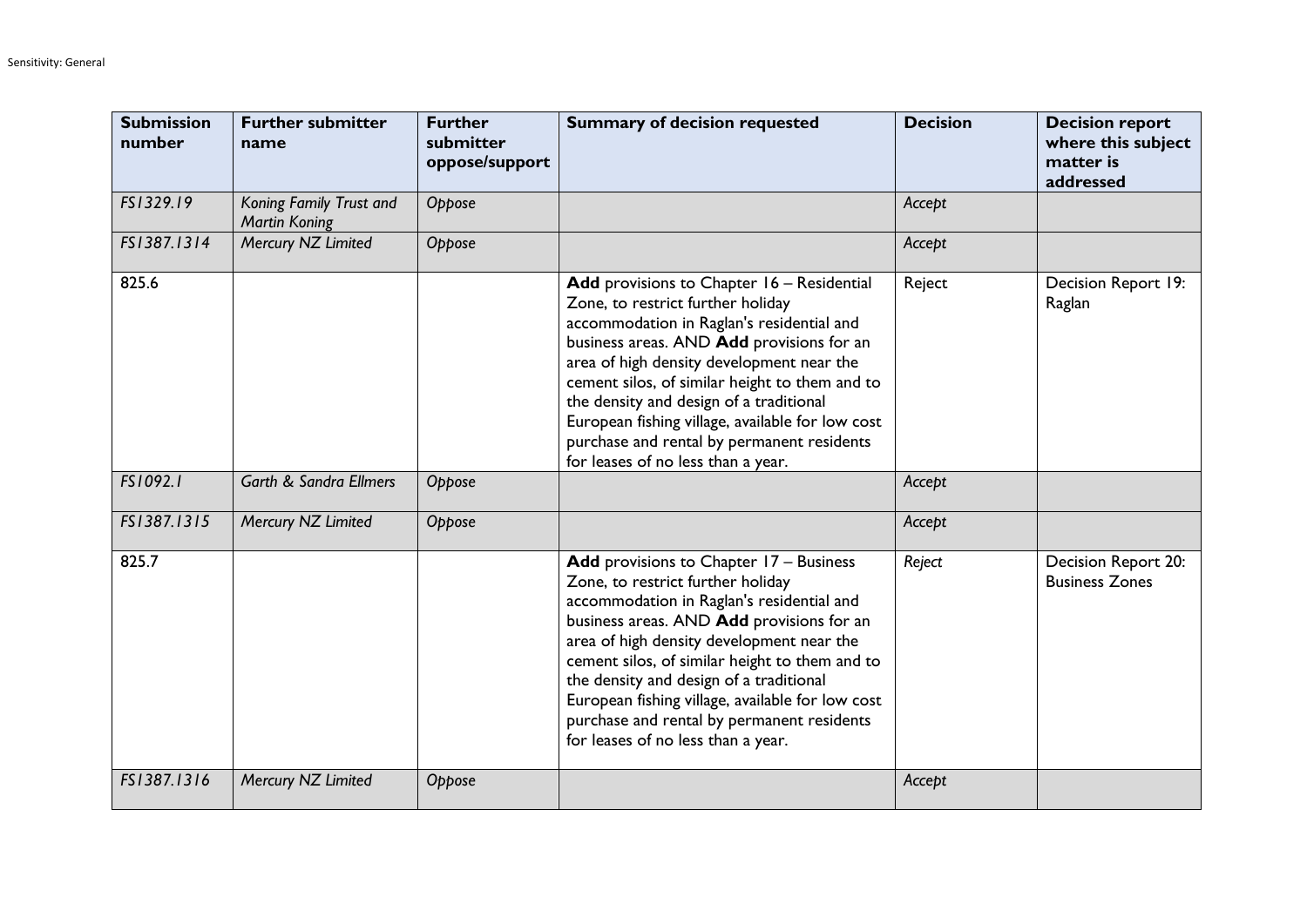| <b>Submission</b><br>number | <b>Further submitter</b><br>name                | <b>Further</b><br>submitter<br>oppose/support | <b>Summary of decision requested</b>                                                                                                                                                                                                                                                                                                                                                                                                                                                           | <b>Decision</b> | <b>Decision report</b><br>where this subject<br>matter is<br>addressed |
|-----------------------------|-------------------------------------------------|-----------------------------------------------|------------------------------------------------------------------------------------------------------------------------------------------------------------------------------------------------------------------------------------------------------------------------------------------------------------------------------------------------------------------------------------------------------------------------------------------------------------------------------------------------|-----------------|------------------------------------------------------------------------|
| 825.8                       |                                                 |                                               | Add provisions to Chapter 18 - Business<br>Town Centre Zone, to restrict further<br>holiday accommodation in Raglan's residential<br>and business areas. AND Add provisions for<br>an area of high density development near the<br>cement silos, of similar height to them and to<br>the density and design of a traditional<br>European fishing village, available for low cost<br>purchase and rental by permanent residents<br>for leases of no less than a year.                           | Reject          | Decision Report 20:<br><b>Business Zones</b>                           |
| FS1142.20                   | <b>Greig Metcalfe</b>                           | Oppose                                        |                                                                                                                                                                                                                                                                                                                                                                                                                                                                                                | Accept          |                                                                        |
| FS1387.1317                 | Mercury NZ Limited                              | Oppose                                        |                                                                                                                                                                                                                                                                                                                                                                                                                                                                                                | Accept          |                                                                        |
| 825.9                       |                                                 |                                               | Add a Raglan structure plan AND<br><b>Consider</b> postponing the application of the<br>Proposed Waikato District Plan to Raglan<br>ward until such structure plan is in place.                                                                                                                                                                                                                                                                                                                | Reject          | Decision Report 19:<br>Raglan                                          |
| FS1329.20                   | Koning Family Trust and<br><b>Martin Koning</b> | Oppose                                        |                                                                                                                                                                                                                                                                                                                                                                                                                                                                                                | Accept          |                                                                        |
| 825.10                      |                                                 |                                               | Add rules to each catchment to Section C<br>Rules - to provide to support the following:<br>on-site stormwater disposal<br>sufficient<br>capacity to enable disposal of stormwater<br>best-practice low impact design<br>on-site<br>treatment minimises impervious surfaces<br>retains pre-development hydrological<br>not increase the flow of<br>conditions<br>stormwater runoff<br>not reduce storage<br>stormwater catchment<br>capacity on-site<br>management plan   promotes clean water | Accept in part  | Decision Report 13:<br>Infrastructure                                  |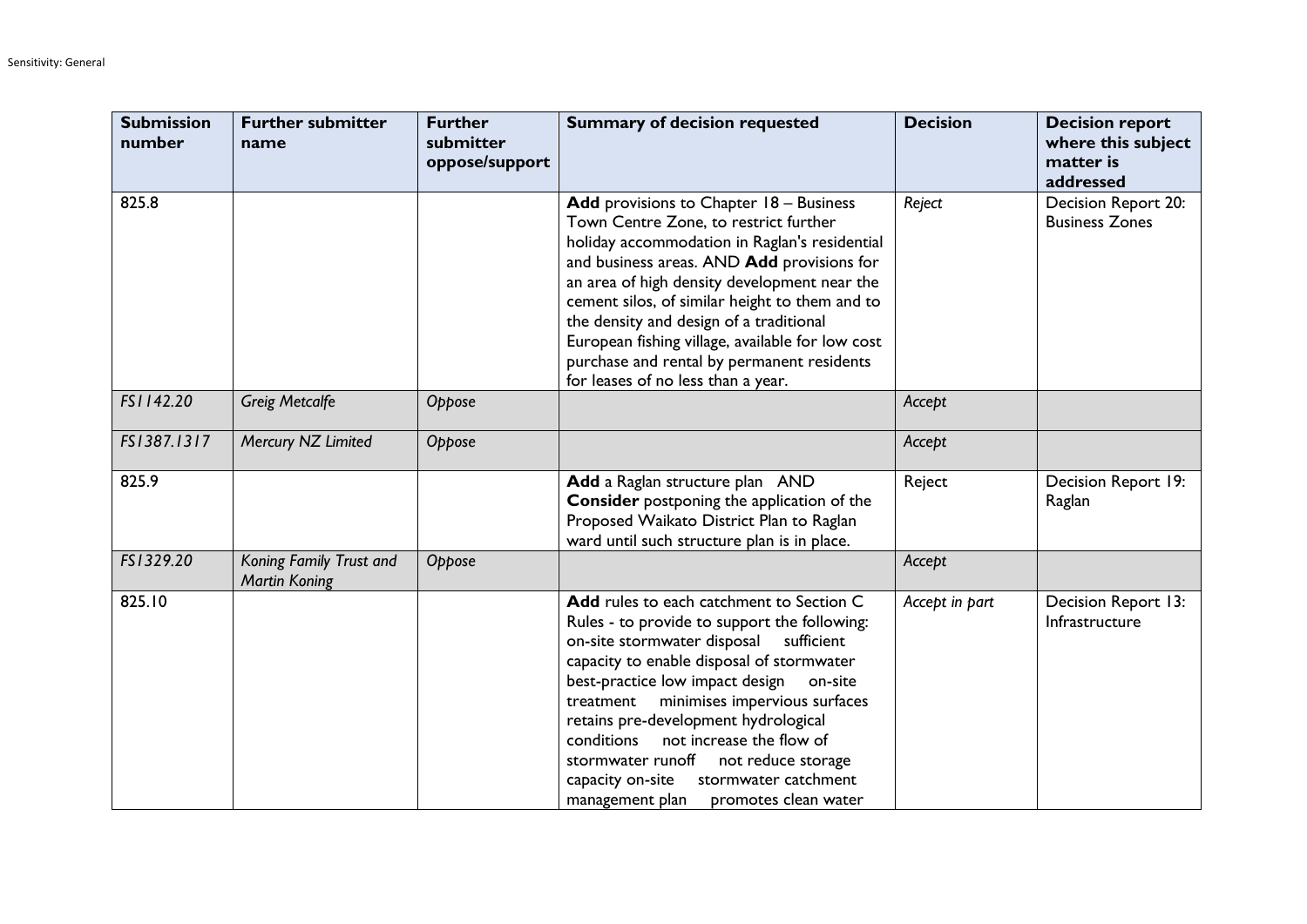| <b>Submission</b><br>number | <b>Further submitter</b><br>name  | <b>Further</b><br>submitter<br>oppose/support | <b>Summary of decision requested</b>                                                                                                                                                                                                                                                                                                                                                                   | <b>Decision</b> | <b>Decision report</b><br>where this subject<br>matter is<br>addressed |
|-----------------------------|-----------------------------------|-----------------------------------------------|--------------------------------------------------------------------------------------------------------------------------------------------------------------------------------------------------------------------------------------------------------------------------------------------------------------------------------------------------------------------------------------------------------|-----------------|------------------------------------------------------------------------|
|                             |                                   |                                               | reuse and groundwater recharge AND<br><b>Amend</b> Section C Rules to provide rules for<br>individual limits to suit each catchment, rather<br>than permitted up to 70% impermeable cover<br>everywhere. AND No specific decision<br>sought, but submission opposes Policy 4.2.7<br>Site coverage and permeable surfaces, Policy<br>6.4.7 Storm water and Rule 14.11.1.2 RD2.                          |                 |                                                                        |
| FS1387.1318                 | Mercury NZ Limited                | Oppose                                        |                                                                                                                                                                                                                                                                                                                                                                                                        | Accept in part  | Decision Report 13:<br>Infrastructure                                  |
| 825.11                      |                                   |                                               | Add rules to support Policy 4.2.7 - Site<br>Coverage and Permeable Surfaces.                                                                                                                                                                                                                                                                                                                           | Accept          | <b>Decision Report 14:</b><br><b>Residential Zone</b>                  |
| FS1385.69                   | Mercury NZ Limited                | Oppose                                        |                                                                                                                                                                                                                                                                                                                                                                                                        | Reject          | Decision Report 14:<br><b>Residential Zone</b>                         |
| 825.12                      |                                   |                                               | Retain Activity Specific Standard 14.11.1<br>(a)(iii) Water, wastewater and stormwater -<br>Permitted Activities pertaining to P3<br>wastewater services which requires<br>wastewater to comply with AS/NZS<br>1547:2012.                                                                                                                                                                              | Accept          | Decision Report 13:<br>Infrastructure                                  |
| 825.13                      |                                   |                                               | Amend Table 14.12.5.7 Required parking<br>spaces and loading bays - to provide for an<br>option for developments to meet much lower<br>standards of provision for parking, etc,<br>depending on the extent to which they<br>provide for use of public transport, walking,<br>or cycling by people using the site. Submission<br>makes reference to 7.3.1(4) of the<br>Christchurch Plan as an example. | Accept          | Decision Report 13:<br>Infrastructure                                  |
| FS1093.6                    | <b>Garth &amp; Sandra Ellmers</b> | Support                                       |                                                                                                                                                                                                                                                                                                                                                                                                        | Accept          | Decision Report 13:<br>Infrastructure                                  |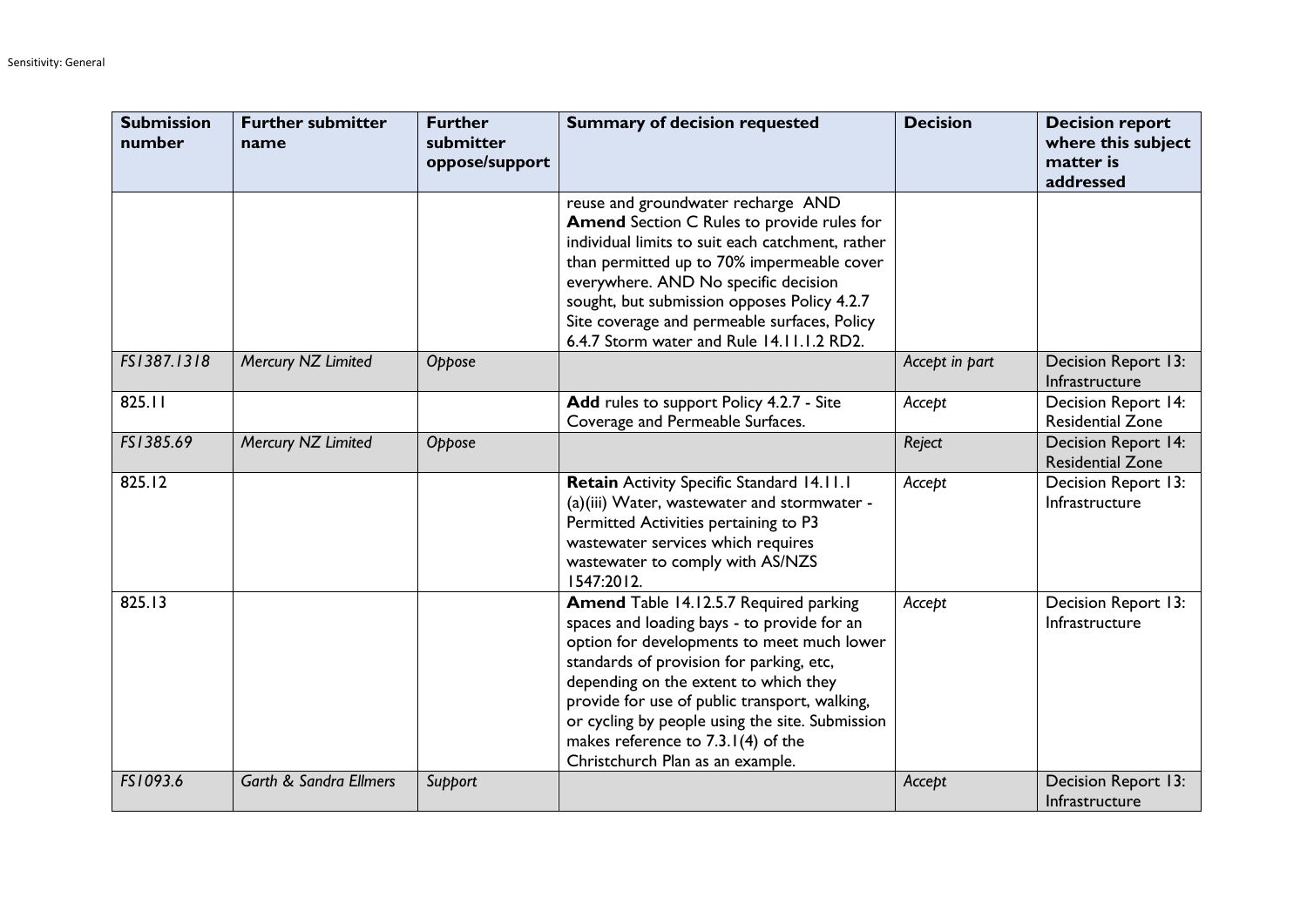| <b>Submission</b><br>number | <b>Further submitter</b><br>name                | <b>Further</b><br>submitter<br>oppose/support | <b>Summary of decision requested</b>                                                                                                                                                                                                                                                                        | <b>Decision</b> | <b>Decision report</b><br>where this subject<br>matter is<br>addressed |
|-----------------------------|-------------------------------------------------|-----------------------------------------------|-------------------------------------------------------------------------------------------------------------------------------------------------------------------------------------------------------------------------------------------------------------------------------------------------------------|-----------------|------------------------------------------------------------------------|
| 825.14                      |                                                 |                                               | <b>Amend the Planning Maps to differentiate</b><br>between Business Town Centre, Business and<br>Industrial Zone. Submission references<br>Appendix 2.30 Raglan Map, and seeks<br>clarification of the term "Commercial Area".                                                                              | Reject          | Decision Report 19:<br>Raglan                                          |
| FS1387.1319                 | Mercury NZ Limited                              | Oppose                                        |                                                                                                                                                                                                                                                                                                             | Accept          |                                                                        |
| 825.15                      |                                                 |                                               | Amend Rule 16.5.8.7 Building setbacks - All<br>boundaries to provide for variable setbacks to<br>suit the character of each road OR Amend<br>Rule 16.5.8.7 Building setbacks - All<br>boundaries to require a minimum 6m setback<br>from the road boundary for all developments<br>in the Residential Zone. | Reject          | Decision Report 16:<br>Te Kauwhata<br>Lakeside                         |
| FS1093.8                    | <b>Garth &amp; Sandra Ellmers</b>               | Oppose                                        |                                                                                                                                                                                                                                                                                                             | Accept          |                                                                        |
| FS1325.5                    | <b>Avondale Trust</b>                           | Oppose                                        |                                                                                                                                                                                                                                                                                                             | Accept          |                                                                        |
| FS1329.21                   | Koning Family Trust and<br><b>Martin Koning</b> | Oppose                                        |                                                                                                                                                                                                                                                                                                             | Accept          |                                                                        |
| FS1371.33                   | Lakeside Development<br>Limited                 | Oppose                                        |                                                                                                                                                                                                                                                                                                             | Accept          |                                                                        |
| 825.16                      |                                                 |                                               | <b>Amend Policy 4.1.5 Density to identify</b><br>density ranges for each street.                                                                                                                                                                                                                            | Reject          | Decision Report 5:<br><b>Strategic Directions</b>                      |
| FS1387.1320                 | Mercury NZ Limited                              | Oppose                                        |                                                                                                                                                                                                                                                                                                             | Accept          |                                                                        |
| 825.17                      |                                                 |                                               | <b>Amend Policy 4.1.18 Raglan as follows: (a)</b><br>Raglan is developed to ensure: (i) Infill and                                                                                                                                                                                                          | Reject          | Decision Report 5:<br><b>Strategic Directions</b>                      |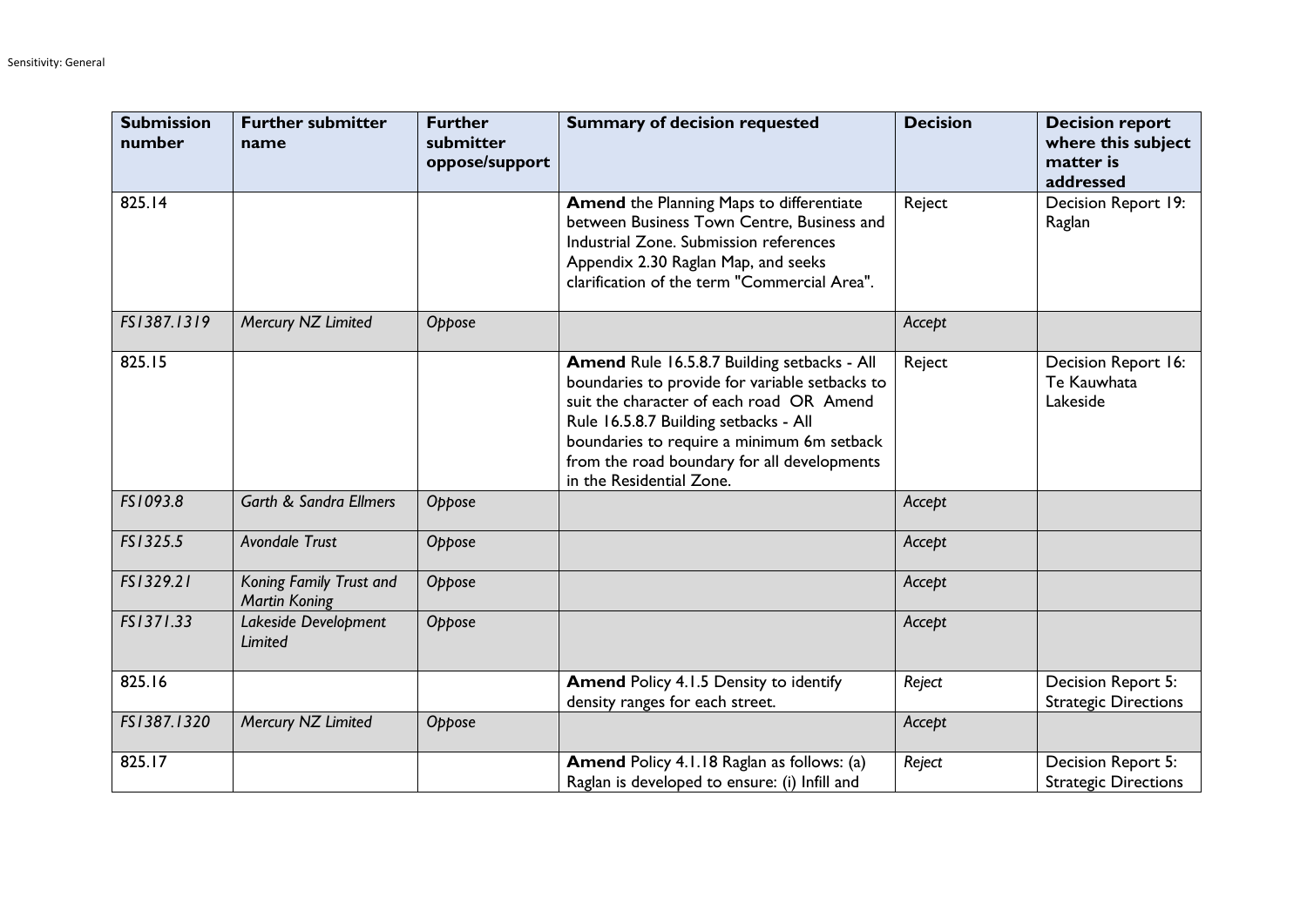| <b>Submission</b><br>number | <b>Further submitter</b><br>name | <b>Further</b><br>submitter<br>oppose/support | <b>Summary of decision requested</b>                                                                                                                                                                                                                                                                                                                                                                                                                                                                                                                                                                                                                                                                                                                                                    | <b>Decision</b> | <b>Decision report</b><br>where this subject<br>matter is<br>addressed |
|-----------------------------|----------------------------------|-----------------------------------------------|-----------------------------------------------------------------------------------------------------------------------------------------------------------------------------------------------------------------------------------------------------------------------------------------------------------------------------------------------------------------------------------------------------------------------------------------------------------------------------------------------------------------------------------------------------------------------------------------------------------------------------------------------------------------------------------------------------------------------------------------------------------------------------------------|-----------------|------------------------------------------------------------------------|
|                             |                                  |                                               | redevelopment of existing sites occurs,<br>subject to development of a Structure Plan to<br>identify where this can be done without loss<br>of character, trees, or other natural features.<br>(ii) A variety of housing densities is provided<br>for and adequate housing reserved for low<br>cost rentals and purchases by permanent<br>residents; (iii) Rangitahi is the only area that<br>provides for the medium term future growth<br>and is developed in a manner that connects<br>has cycle, footway and public transport<br>connections to the existing town and<br>maintains and enhances the natural<br>environment; and (iv) There are good quality<br>cycle, footway and public transport<br>connections between the town centre, the<br>Papahua Reserve and Raglan Wharf. |                 | and Decision Report<br>19: Raglan                                      |
| FS1142.5                    | <b>Greig Metcalfe</b>            | Oppose                                        |                                                                                                                                                                                                                                                                                                                                                                                                                                                                                                                                                                                                                                                                                                                                                                                         | Accept          |                                                                        |
| 825.18                      |                                  |                                               | Add a new clause (iii) to Policy 7.1.4 Policy<br>Matangi and Huntly Heritage precinct for<br>Raglan (similar to those for Matangi and<br>Huntly (i and ii))                                                                                                                                                                                                                                                                                                                                                                                                                                                                                                                                                                                                                             | Reject          | Decision Report 8:<br>Historic Heritage                                |
| 825.19                      |                                  |                                               | Amend the Proposed Waikato District Plan<br>by making the Coastal Overlay a conservation<br>area and including provisions where all major<br>changes and consents which infringe District<br>Plan rules, or which exceed one storey, are<br>publicly notified. AND Delete Policy<br>4.5.14(f) Raglan Town Centre                                                                                                                                                                                                                                                                                                                                                                                                                                                                        | Reject          | Decision Report 19:<br>Raglan                                          |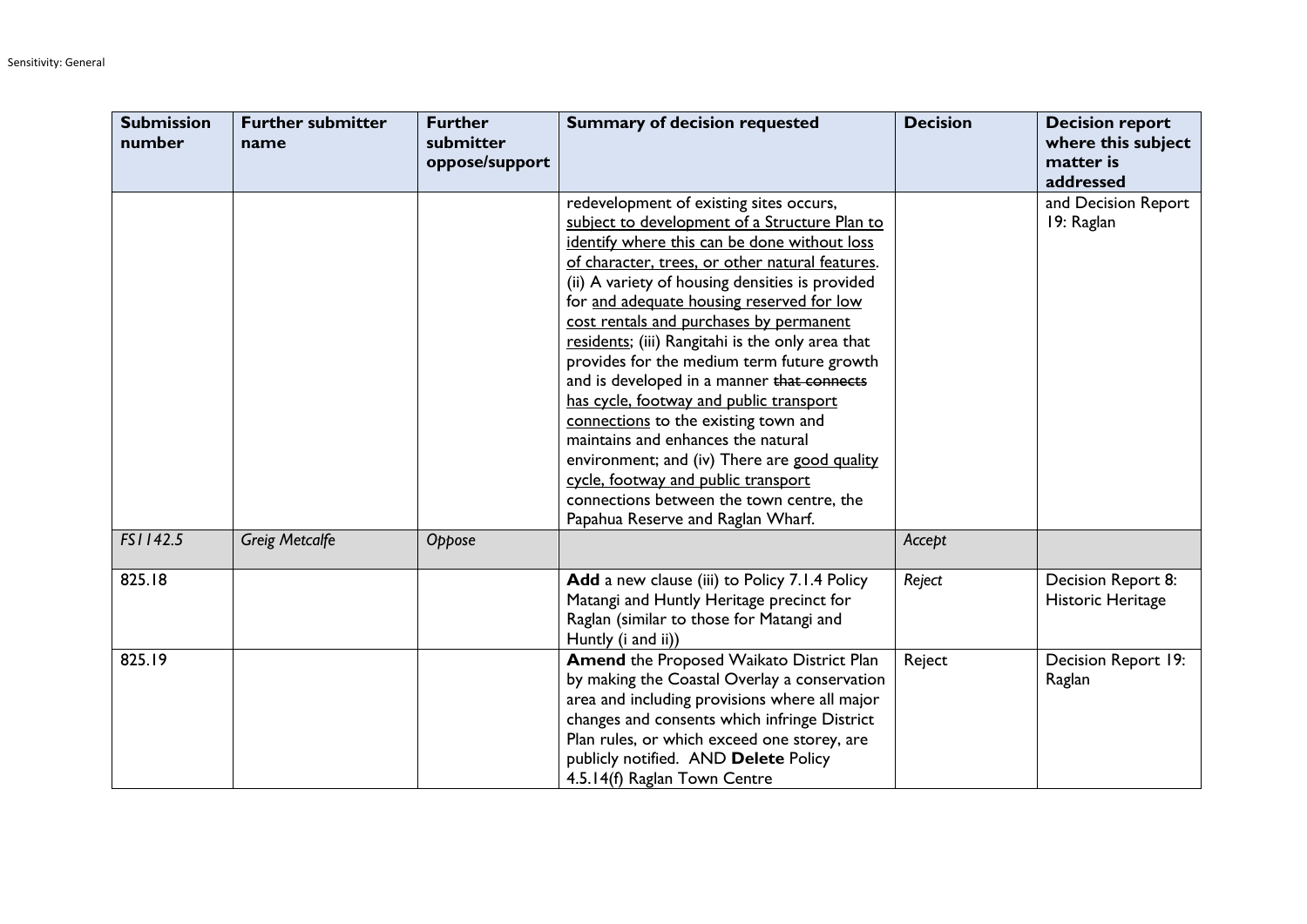| <b>Submission</b><br>number | <b>Further submitter</b><br>name                | <b>Further</b><br>submitter<br>oppose/support | <b>Summary of decision requested</b>                                                                                                 | <b>Decision</b> | <b>Decision report</b><br>where this subject<br>matter is<br>addressed |
|-----------------------------|-------------------------------------------------|-----------------------------------------------|--------------------------------------------------------------------------------------------------------------------------------------|-----------------|------------------------------------------------------------------------|
| FS1142.1                    | <b>Greig Metcalfe</b>                           | Oppose                                        |                                                                                                                                      | Accept          |                                                                        |
| FS1329.22                   | Koning Family Trust and<br><b>Martin Koning</b> | Oppose                                        |                                                                                                                                      | Accept          |                                                                        |
| FS1342.232                  | <b>Federated Farmers</b>                        | Oppose                                        |                                                                                                                                      | Accept          |                                                                        |
| 825.20                      |                                                 |                                               | Delete Rule 18.3.5 PI(a)(vi) Verandahs                                                                                               | Reject          | Decision Report 20:<br><b>Business Zones</b>                           |
| 825.21                      |                                                 |                                               | Add policies and rules to protect ridgelines<br>from development. AND Amend Policy<br>3.3.2 (a)(i) t not just recognise but protect. | Reject          | Decision Report 10:<br>Landscapes                                      |
| FS1208.13                   | Rangitahi Limited                               | Oppose                                        |                                                                                                                                      | Accept          |                                                                        |
| FS1258.33                   | Meridian Energy Limited                         | Oppose                                        |                                                                                                                                      | Accept          |                                                                        |
| FS1342.231                  | <b>Federated Farmers</b>                        | Oppose                                        |                                                                                                                                      | Accept          |                                                                        |
| 825.22                      |                                                 |                                               | <b>Amend Rule 16.1.2 P9 Permitted Activities</b><br>to provide for the registration of Homestay<br>or Visitor accommodation.         | Reject          | Decision Report 14:<br><b>Residential Zone</b>                         |
| FS1387.1321                 | Mercury NZ Limited                              | Oppose                                        |                                                                                                                                      | Accept          |                                                                        |
| 825.23                      |                                                 |                                               | <b>Amend Rule 22.1.2 P10 Permitted Activities</b><br>to provide for the registration of Homestay<br>or Visitor accommodation.        | Accept in Part  | Decision Report 22:<br><b>Rural Zone</b>                               |
| FS1387.1322                 | Mercury NZ Limited                              | Oppose                                        |                                                                                                                                      | Reject          |                                                                        |
| 825.24                      |                                                 |                                               | <b>Amend Rule 23.1.1 P2 Permitted Activities</b><br>to provide for the registration of Homestay<br>or Visitor accommodation.         | Reject          | Decision Report 18:<br><b>Country Living Zone</b>                      |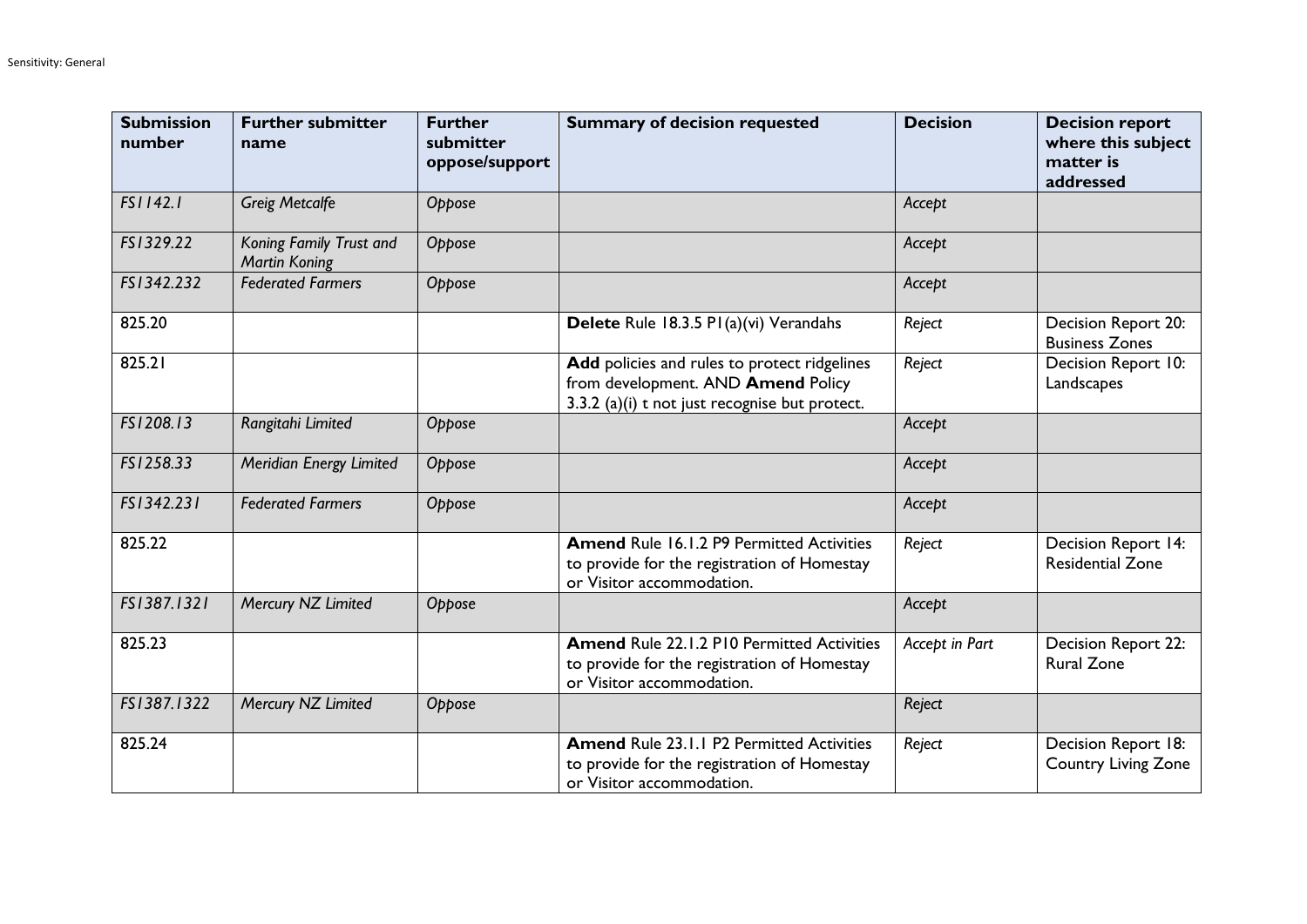| <b>Submission</b><br>number | <b>Further submitter</b><br>name                           | <b>Further</b><br>submitter<br>oppose/support | <b>Summary of decision requested</b>                                                                                                                                                                                                                                                                                                                                                                      | <b>Decision</b> | <b>Decision report</b><br>where this subject<br>matter is<br>addressed |
|-----------------------------|------------------------------------------------------------|-----------------------------------------------|-----------------------------------------------------------------------------------------------------------------------------------------------------------------------------------------------------------------------------------------------------------------------------------------------------------------------------------------------------------------------------------------------------------|-----------------|------------------------------------------------------------------------|
| FS1387.1323                 | Mercury NZ Limited                                         | Oppose                                        |                                                                                                                                                                                                                                                                                                                                                                                                           | Accept          |                                                                        |
| 825.25                      |                                                            |                                               | Delete Policy 4.2.22 Bankart Street and<br>Wainui Street AND Add provision for Wi<br>Neera Street                                                                                                                                                                                                                                                                                                         | Reject          | Decision Report 14:<br><b>Residential Zone</b>                         |
| FS1142.9                    | <b>Greig Metcalfe</b>                                      | Oppose                                        |                                                                                                                                                                                                                                                                                                                                                                                                           | Accept          |                                                                        |
| FS1276.200                  | Whaingaroa<br><b>Environmental Defence</b><br>Inc. Society | Support                                       |                                                                                                                                                                                                                                                                                                                                                                                                           | Reject          |                                                                        |
| 825.26                      |                                                            |                                               | Amend Rule 17.1.3 RD1 (a)(i) Restricted<br>Discretionary activities as follows: The extent<br>to which the development is consistent with<br>4.5.3 Policy - Commercial purpose: Business<br>Town Centre Zone, in strengthening those<br>areas as the primary retail, administration,<br>commercial service and civic centre for each<br>town and with Town Centre Guidelines<br>contained in Appendix 3.3 | Reject          | Decision Report 20:<br><b>Business Zones</b>                           |
| FS1325.6                    | <b>Avondale Trust</b>                                      | Oppose                                        |                                                                                                                                                                                                                                                                                                                                                                                                           | Accept          |                                                                        |
| FS1092.11                   | <b>Garth &amp; Sandra Ellmers</b>                          | Oppose                                        |                                                                                                                                                                                                                                                                                                                                                                                                           | Accept          |                                                                        |
| FS1387.1324                 | Mercury NZ Limited                                         | Oppose                                        |                                                                                                                                                                                                                                                                                                                                                                                                           | Accept          |                                                                        |
| 825.27                      |                                                            |                                               | Amend Rule 17.4.1 - RD1 (a)(i) General<br>subdivision as follows: (a) Subdivision of land<br>must comply with all of the following<br>conditions: (i) Proposed lots must have a<br>minimum size of 225m2 net site area with the<br>exception of access or utility allotments or                                                                                                                           | Reject          | Decision Report 20:<br><b>Business Zones</b>                           |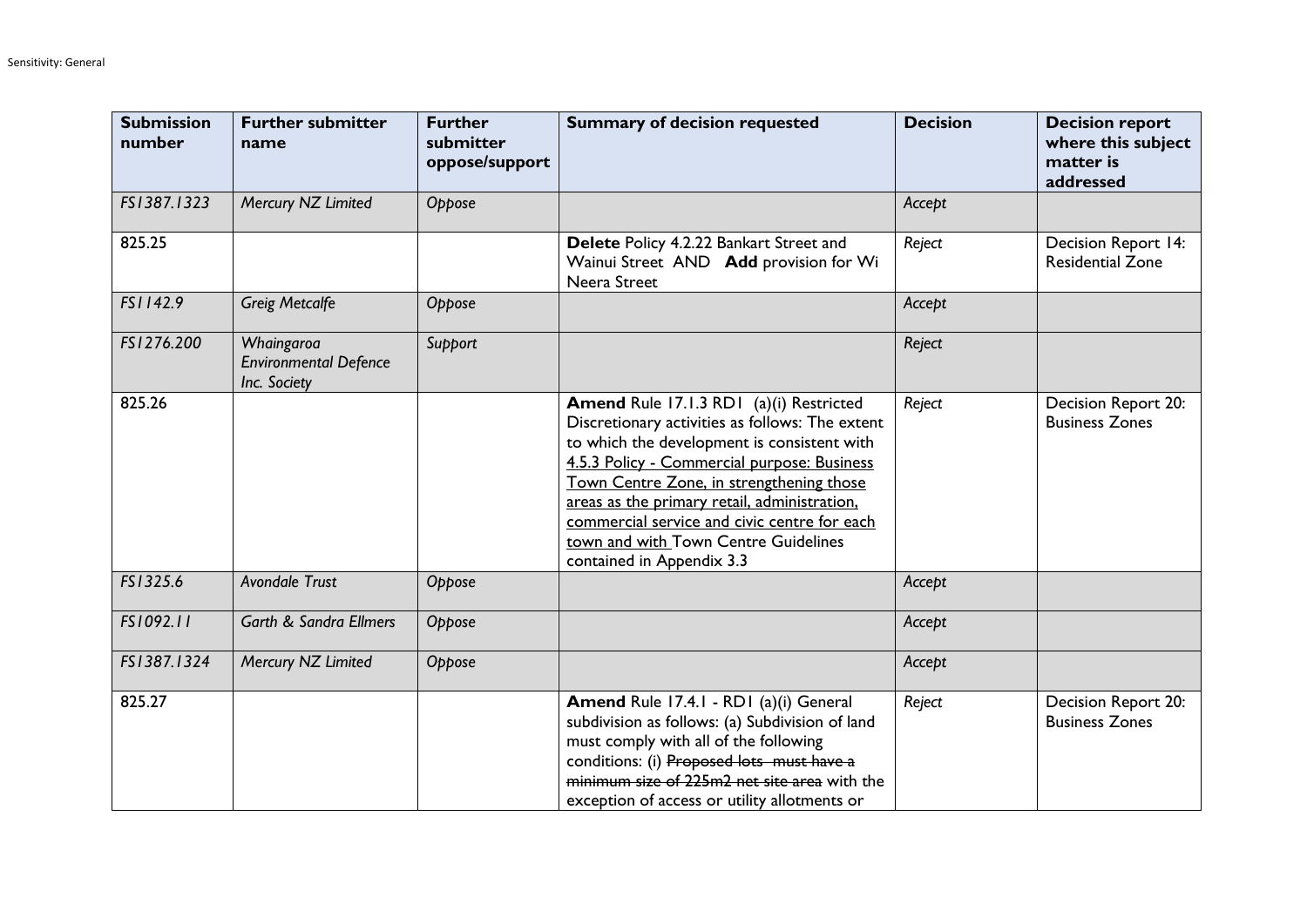| <b>Submission</b><br>number | <b>Further submitter</b><br>name                           | <b>Further</b><br>submitter<br>oppose/support | <b>Summary of decision requested</b>                                                                                                                                                                                                                 | <b>Decision</b> | <b>Decision report</b><br>where this subject<br>matter is<br>addressed |
|-----------------------------|------------------------------------------------------------|-----------------------------------------------|------------------------------------------------------------------------------------------------------------------------------------------------------------------------------------------------------------------------------------------------------|-----------------|------------------------------------------------------------------------|
|                             |                                                            |                                               | reserves to vest; (ii) Proposed lots must be<br>connected to public-reticulated water supply<br>and wastewater.                                                                                                                                      |                 |                                                                        |
| FS1387.1325                 | Mercury NZ Limited                                         | Oppose                                        |                                                                                                                                                                                                                                                      | Accept          |                                                                        |
| 825.28                      |                                                            |                                               | Retain Rule 18.3.1.1 Height - Building<br>general.                                                                                                                                                                                                   | Reject          | Decision Report 20:<br><b>Business Zones</b>                           |
| 825.29                      |                                                            |                                               | Amend Section C Rules to delete the Raglan<br>navigation beacon rules from Zone rules to<br>which they have no relevance.                                                                                                                            | Reject          | Decision Report 19:<br>Raglan                                          |
| FS1387.1326                 | Mercury NZ Limited                                         | Oppose                                        |                                                                                                                                                                                                                                                      | Accept          |                                                                        |
| 825.30                      |                                                            |                                               | Add a new clause (iv) to Policy 4.5.38<br>Artificial outdoor lighting as follows (or<br>similiar wording): iv. Artificial outdoor lighting<br>is installed and operated so that light spill<br>does not contribute to pollution of the night<br>sky. | Reject          | Decision Report 20:<br><b>Business Zones</b>                           |
| 825.31                      |                                                            |                                               | <b>Amend the Proposed District Plan to</b><br>require consents requiring exemption from<br>plan rules to be automatically publicly<br>notified, whether the rules are on genetically<br>modified organisms or not.                                   | Reject          | Decision Report 32:<br>Miscellaneous<br><b>Matters</b>                 |
| FS1276.131                  | Whaingaroa<br><b>Environmental Defence</b><br>Inc. Society | Support                                       |                                                                                                                                                                                                                                                      | Reject          |                                                                        |
| FS1276.139                  | Whaingaroa<br><b>Environmental Defence</b><br>Inc. Society | Support                                       |                                                                                                                                                                                                                                                      | Reject          |                                                                        |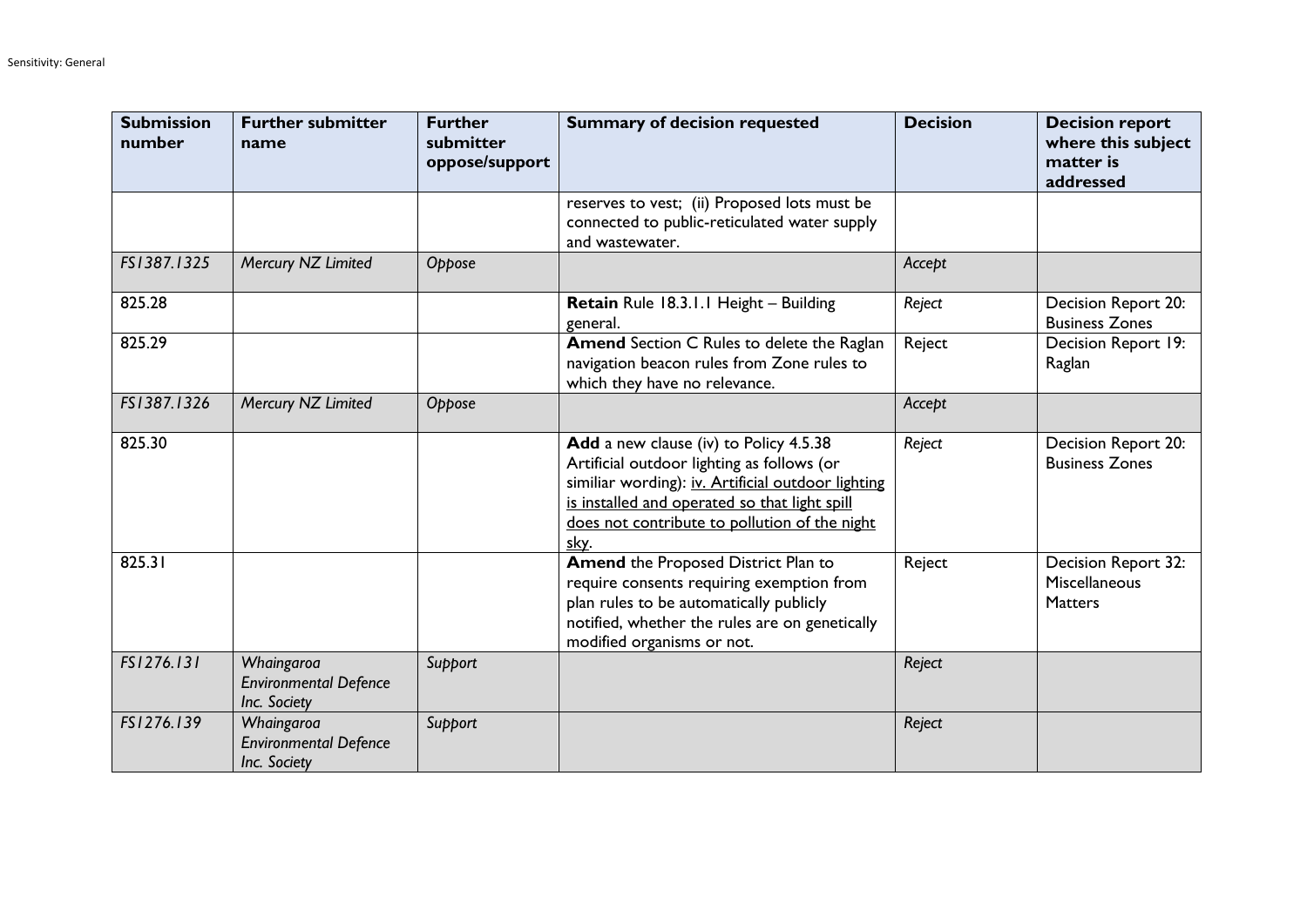| <b>Submission</b><br>number | <b>Further submitter</b><br>name                           | <b>Further</b><br>submitter<br>oppose/support | <b>Summary of decision requested</b>                                                                                                                                                                                                                                                                                                                                                                                                                    | <b>Decision</b> | <b>Decision report</b><br>where this subject<br>matter is<br>addressed |
|-----------------------------|------------------------------------------------------------|-----------------------------------------------|---------------------------------------------------------------------------------------------------------------------------------------------------------------------------------------------------------------------------------------------------------------------------------------------------------------------------------------------------------------------------------------------------------------------------------------------------------|-----------------|------------------------------------------------------------------------|
| FS1342.233                  | <b>Federated Farmers</b>                                   | Oppose                                        |                                                                                                                                                                                                                                                                                                                                                                                                                                                         | Accept          |                                                                        |
| 825.32                      |                                                            |                                               | <b>Amend</b> the earthworks rules for all zones<br>that prescribe limits over a specified<br>timeframe e.g. 12 month period to add limits<br>to total development, consistent with<br>maintaining the values of the site.                                                                                                                                                                                                                               | Reject          | Decision Report 32:<br>Miscellaneous<br><b>Matters</b>                 |
| FS1385.70                   | Mercury NZ Limited                                         | Oppose                                        |                                                                                                                                                                                                                                                                                                                                                                                                                                                         | Accept          |                                                                        |
| 825.33                      |                                                            |                                               | Amend Rule 17.2.9 P2 Indigenous vegetation<br>clearance inside a Significant Natural Area as<br>follows: Removing of up to $52m3$ of manuka<br>and/or kanuka outside of the Coastal<br>Environment per single consecutive 12 month<br>period per property for domestic firewood<br>purposes or arts and craft, provided the<br>removal will not directly result in the death,<br>destruction or irreparable damage to any<br>other tree, bush or plant. | Reject          | Decision Report 9:<br>Significant Natural<br>Areas                     |
| FS1007.20                   | Phillip John Swann                                         | Oppose                                        |                                                                                                                                                                                                                                                                                                                                                                                                                                                         | Accept          |                                                                        |
| 825.34                      |                                                            |                                               | Add policies and rules to all zones for energy<br>efficiency (refer to the original submission for<br>details)                                                                                                                                                                                                                                                                                                                                          | Reject          | Decision Report 13:<br>Infrastructure                                  |
| FS1276.221                  | Whaingaroa<br><b>Environmental Defence</b><br>Inc. Society | Support                                       |                                                                                                                                                                                                                                                                                                                                                                                                                                                         | Reject          |                                                                        |
| FS1387.1327                 | Mercury NZ Limited                                         | Oppose                                        |                                                                                                                                                                                                                                                                                                                                                                                                                                                         | Accept          |                                                                        |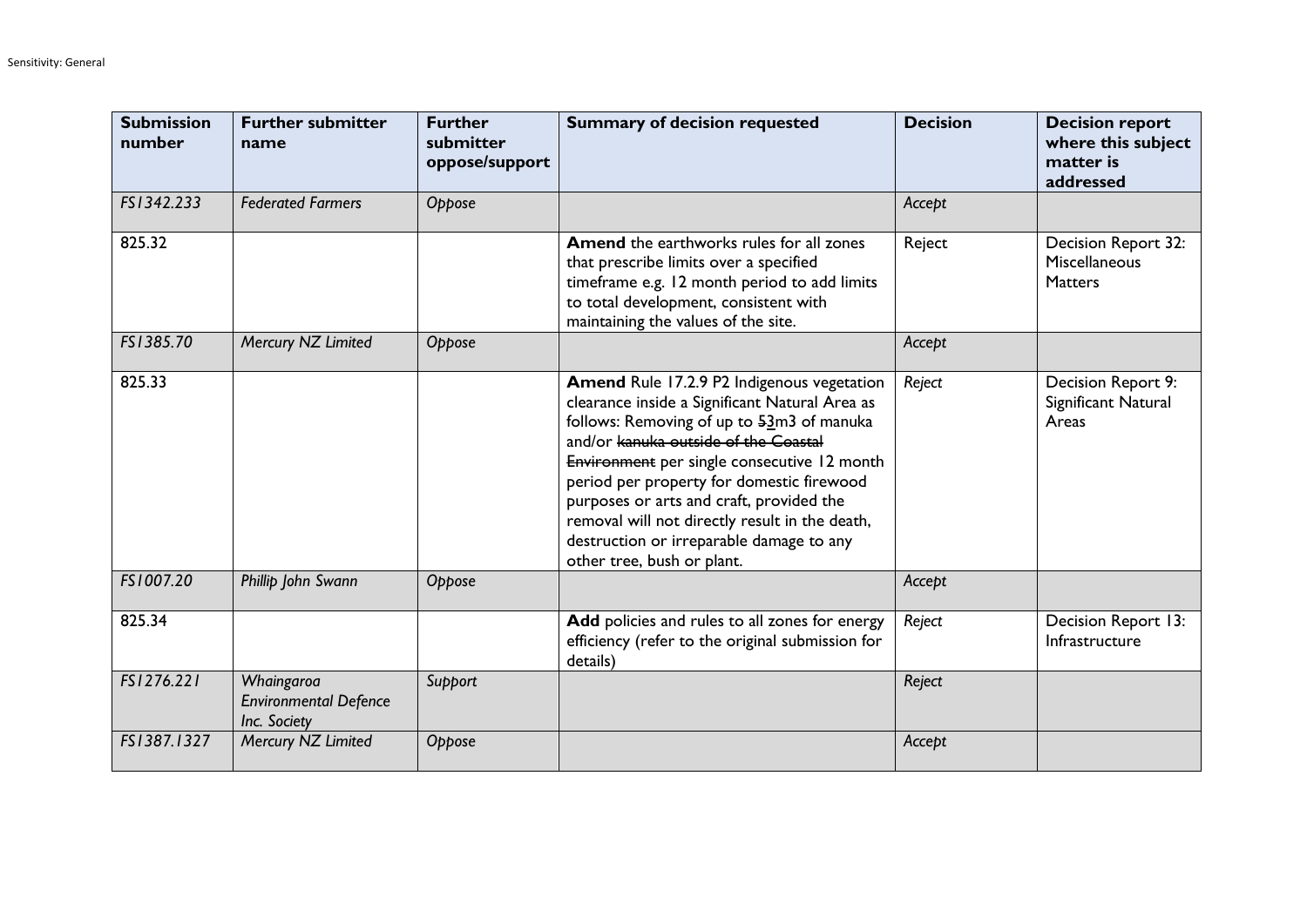| <b>Submission</b><br>number | <b>Further submitter</b><br>name   | <b>Further</b><br>submitter<br>oppose/support | <b>Summary of decision requested</b>                                                                                                                                                                                                                                                                                                                                                                                                                                                                                                                                                                     | <b>Decision</b> | <b>Decision report</b><br>where this subject<br>matter is<br>addressed |
|-----------------------------|------------------------------------|-----------------------------------------------|----------------------------------------------------------------------------------------------------------------------------------------------------------------------------------------------------------------------------------------------------------------------------------------------------------------------------------------------------------------------------------------------------------------------------------------------------------------------------------------------------------------------------------------------------------------------------------------------------------|-----------------|------------------------------------------------------------------------|
| 825.35                      |                                    |                                               | Add a new requirement to Rule 16.5.8.6<br>RDI(b)(iv) Living Court that windows and<br>balconies overlooking adjacent outdoor<br>spaces and living areas have been avoided so<br>as to respect the amenity and comfort of<br>neighbouring properties.                                                                                                                                                                                                                                                                                                                                                     | Reject          | Decision Report 16:<br>Te Kauwhata<br>Lakeside                         |
| FS1371.34                   | Lakeside Development<br>Limited    | Oppose                                        |                                                                                                                                                                                                                                                                                                                                                                                                                                                                                                                                                                                                          | Accept          |                                                                        |
| 825.36                      |                                    |                                               | Add provision for new cycle/walkways to<br>implement Council's Walking, Cycling and<br>Bridle Trails Strategy, not only in major new<br>developments. Submission makes reference<br>to Policies 8.1.3 Esplanade reserves and<br>walkways and Rule 16.5.3 Restricted<br><b>Discretionary Activities.</b>                                                                                                                                                                                                                                                                                                  | Reject          | Decision Report 13:<br>Infrastructure                                  |
| FS1281.50                   | Pokeno Village Holdings<br>Limited | Oppose                                        |                                                                                                                                                                                                                                                                                                                                                                                                                                                                                                                                                                                                          | Accept          |                                                                        |
| 825.37                      |                                    |                                               | Add the following to the planning maps:<br>The planned Wainui Rd to Te Hutewai Rd<br>walk/cycle track. All the tracks shown on<br>the Strategy maps and walkways through the<br>residential zones linking Lorenzen Bay with<br>Kaitoke Walkway, allowing a circular walk<br>around Raglan. A cycle track from Wallis<br>A link to the national Te<br>St to Violet St.<br>Araroa walkway using paper roads, etc (via<br>Karioi, Bridal Veil). Walkways (and where<br>possible cycleways) along the whole coast.<br>A track from Raglan to the summit of Karioi<br>using esplanades, reserves and unformed | Reject          | Decision Report 13:<br>Infrastructure                                  |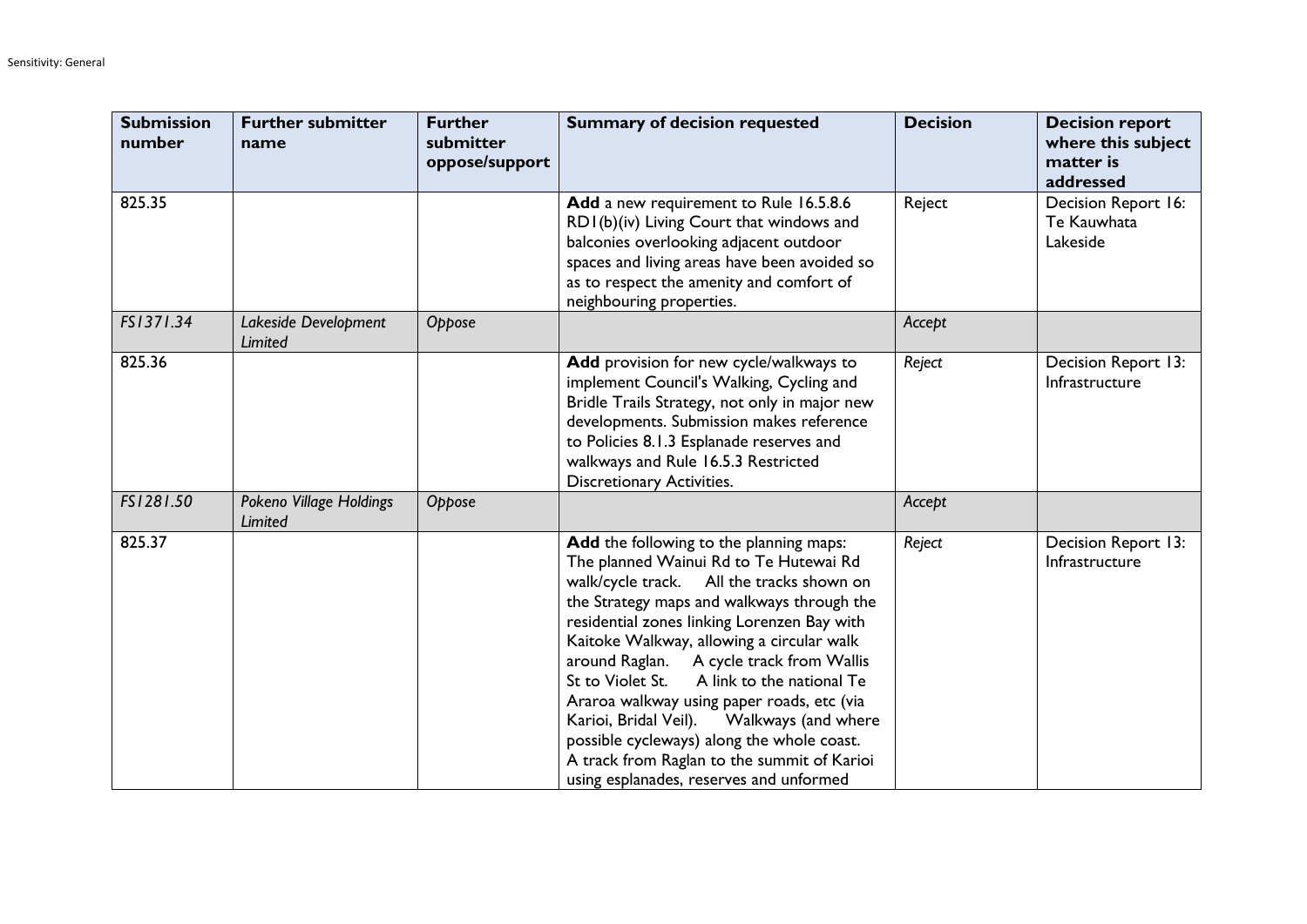| <b>Submission</b><br>number | <b>Further submitter</b><br>name                       | <b>Further</b><br>submitter<br>oppose/support | <b>Summary of decision requested</b>                                                                                                                                                                                                                                                                                                                                                                                                                                                                                                                                                                                                                                       | <b>Decision</b> | <b>Decision report</b><br>where this subject<br>matter is<br>addressed |
|-----------------------------|--------------------------------------------------------|-----------------------------------------------|----------------------------------------------------------------------------------------------------------------------------------------------------------------------------------------------------------------------------------------------------------------------------------------------------------------------------------------------------------------------------------------------------------------------------------------------------------------------------------------------------------------------------------------------------------------------------------------------------------------------------------------------------------------------------|-----------------|------------------------------------------------------------------------|
|                             |                                                        |                                               | A link along Wainui Stream from<br>roads.<br>Wainui Reserve to Bryant Reserve.                                                                                                                                                                                                                                                                                                                                                                                                                                                                                                                                                                                             |                 |                                                                        |
| 825.38                      |                                                        |                                               | <b>Amend the Proposed District Plan to</b><br>require housing for the elderly is required in<br>all new developments, not just Te Kauwhata<br>(e.g. Policy 4.1.12(b)(i) Te Kauwhata).                                                                                                                                                                                                                                                                                                                                                                                                                                                                                      | Reject          | Decision Report 32:<br>Miscellaneous<br><b>Matters</b>                 |
| FS1371.35                   | Lakeside Development<br>Limited                        | Oppose                                        |                                                                                                                                                                                                                                                                                                                                                                                                                                                                                                                                                                                                                                                                            | Accept          |                                                                        |
| 825.39                      |                                                        |                                               | Add a new chapter that provides the<br>following:<br>A resource management<br>framework for the management of<br>Genetically Modified Organisms that is<br>regionally specific taking into account<br>environmental, economic and social well-<br>being considerations.<br>Strong<br>precautionary and prohibitive provisions,<br>policies and rules relating to Genetically<br>Modified Organisms that are the same (or<br>similar) as those in the Far North District<br>Plan, the Whangarei District Plan and the<br>Auckland Unitary Plan, to ensure a consistent<br>approach across Northland, Auckland and the<br>Waikato and to eliminate cross boundary<br>issues. | Reject          | Decision Report 12:<br><b>Genetically Modified</b><br>Organisms        |
| FS1192.56                   | H & R Cotman                                           | Oppose                                        |                                                                                                                                                                                                                                                                                                                                                                                                                                                                                                                                                                                                                                                                            | Accept          |                                                                        |
| FS1199.56                   | <b>New Zealand Forest</b><br><b>Research Institute</b> | Oppose                                        |                                                                                                                                                                                                                                                                                                                                                                                                                                                                                                                                                                                                                                                                            | Accept          |                                                                        |
| FS1212.56                   | <b>David Stewart Bull</b>                              | Oppose                                        |                                                                                                                                                                                                                                                                                                                                                                                                                                                                                                                                                                                                                                                                            | Accept          |                                                                        |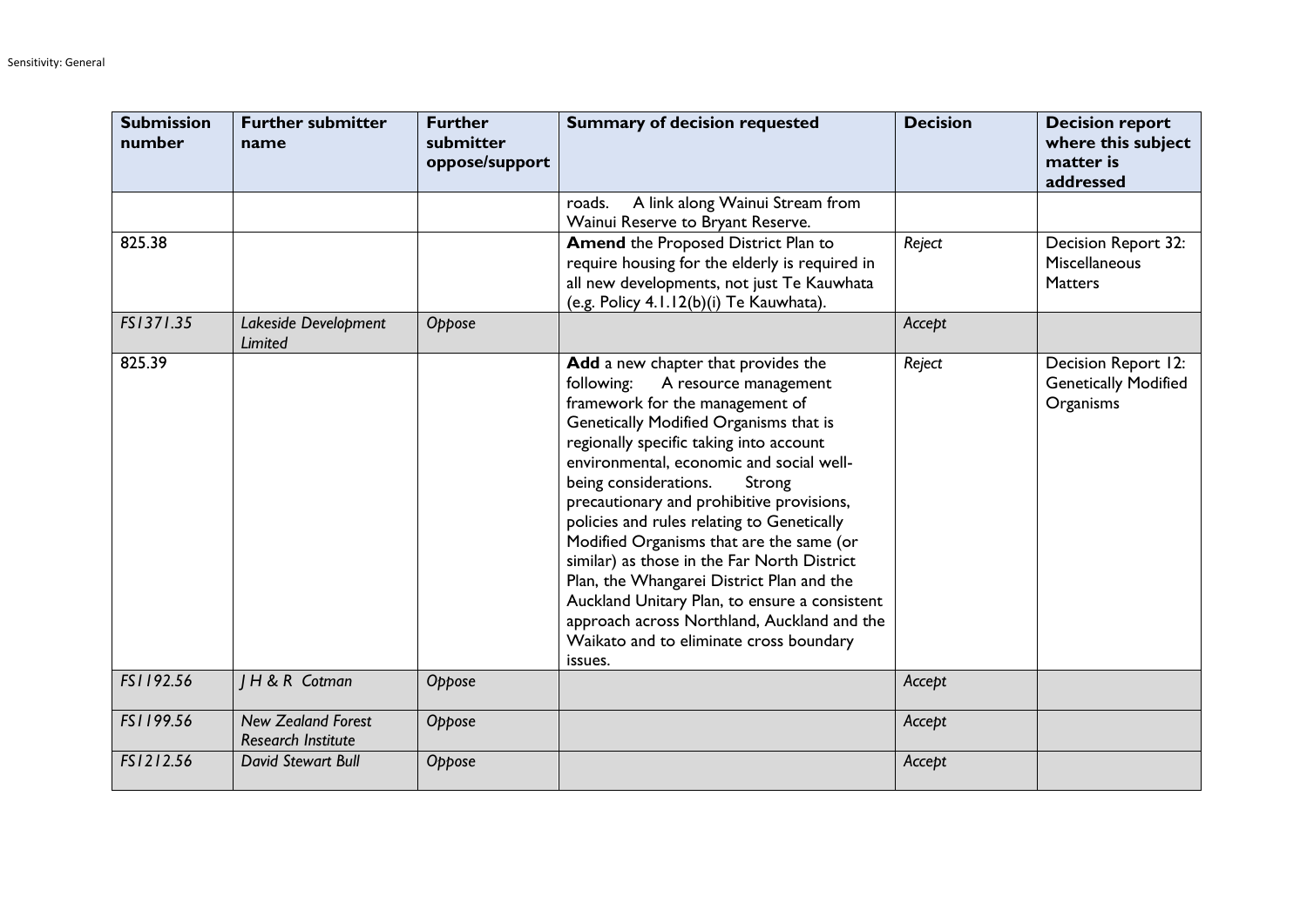| <b>Submission</b><br>number | <b>Further submitter</b><br>name                              | <b>Further</b><br>submitter<br>oppose/support | <b>Summary of decision requested</b>                                                                                                                                                                                                                                                                                                                                                                                                                                          | <b>Decision</b> | <b>Decision report</b><br>where this subject<br>matter is<br>addressed |
|-----------------------------|---------------------------------------------------------------|-----------------------------------------------|-------------------------------------------------------------------------------------------------------------------------------------------------------------------------------------------------------------------------------------------------------------------------------------------------------------------------------------------------------------------------------------------------------------------------------------------------------------------------------|-----------------|------------------------------------------------------------------------|
| FS1214.56                   | <b>Forest Owners Association</b>                              | Oppose                                        |                                                                                                                                                                                                                                                                                                                                                                                                                                                                               | Accept          |                                                                        |
| FS1225.57                   | <b>BIOTech New Zealand</b>                                    | Oppose                                        |                                                                                                                                                                                                                                                                                                                                                                                                                                                                               | Accept          |                                                                        |
| FS1295.57                   | Life Sciences Network<br>Incorporated                         | Oppose                                        |                                                                                                                                                                                                                                                                                                                                                                                                                                                                               | Accept          |                                                                        |
| FS1320.57                   | Livestock Improvement<br>Corporation                          | Oppose                                        |                                                                                                                                                                                                                                                                                                                                                                                                                                                                               | Accept          |                                                                        |
| FS1343.59                   | <b>Bruce Cameron</b>                                          | Oppose                                        |                                                                                                                                                                                                                                                                                                                                                                                                                                                                               | Accept          |                                                                        |
| FS1108.141                  | Te Whakakitenga o<br>Waikato Incorporated<br>(Waikato-Tainui) | Support                                       |                                                                                                                                                                                                                                                                                                                                                                                                                                                                               | Reject          |                                                                        |
| FS1139.126                  | Turangawaewae Trust<br><b>Board</b>                           | Support                                       |                                                                                                                                                                                                                                                                                                                                                                                                                                                                               | Reject          |                                                                        |
| FS1276.114                  | Whaingaroa<br><b>Environmental Defence</b><br>Inc. Society    | Support                                       |                                                                                                                                                                                                                                                                                                                                                                                                                                                                               | Reject          |                                                                        |
| FS1342.315                  | <b>Federated Farmers</b>                                      | Oppose                                        |                                                                                                                                                                                                                                                                                                                                                                                                                                                                               | Accept          |                                                                        |
| 825.40                      |                                                               |                                               | <b>Undertake</b> a survey of notable trees AND<br>Add the following trees in Raglan to Schedule<br>30.2 - Notable Trees; trees within 30m of<br>the high water mark between Bow St jetty<br>and Helen PI trees adjacent to the airfield<br>trees within 10m of Marine Parade<br>trees<br>between the recreation ground and Lily St<br>trees on Wallis St at the foot of Government<br>trees in the gully between Rose St and<br>Rd<br>Lily St trees to the south west of SH23 | Reject          | Decision Report 8:<br>Historic Heritage                                |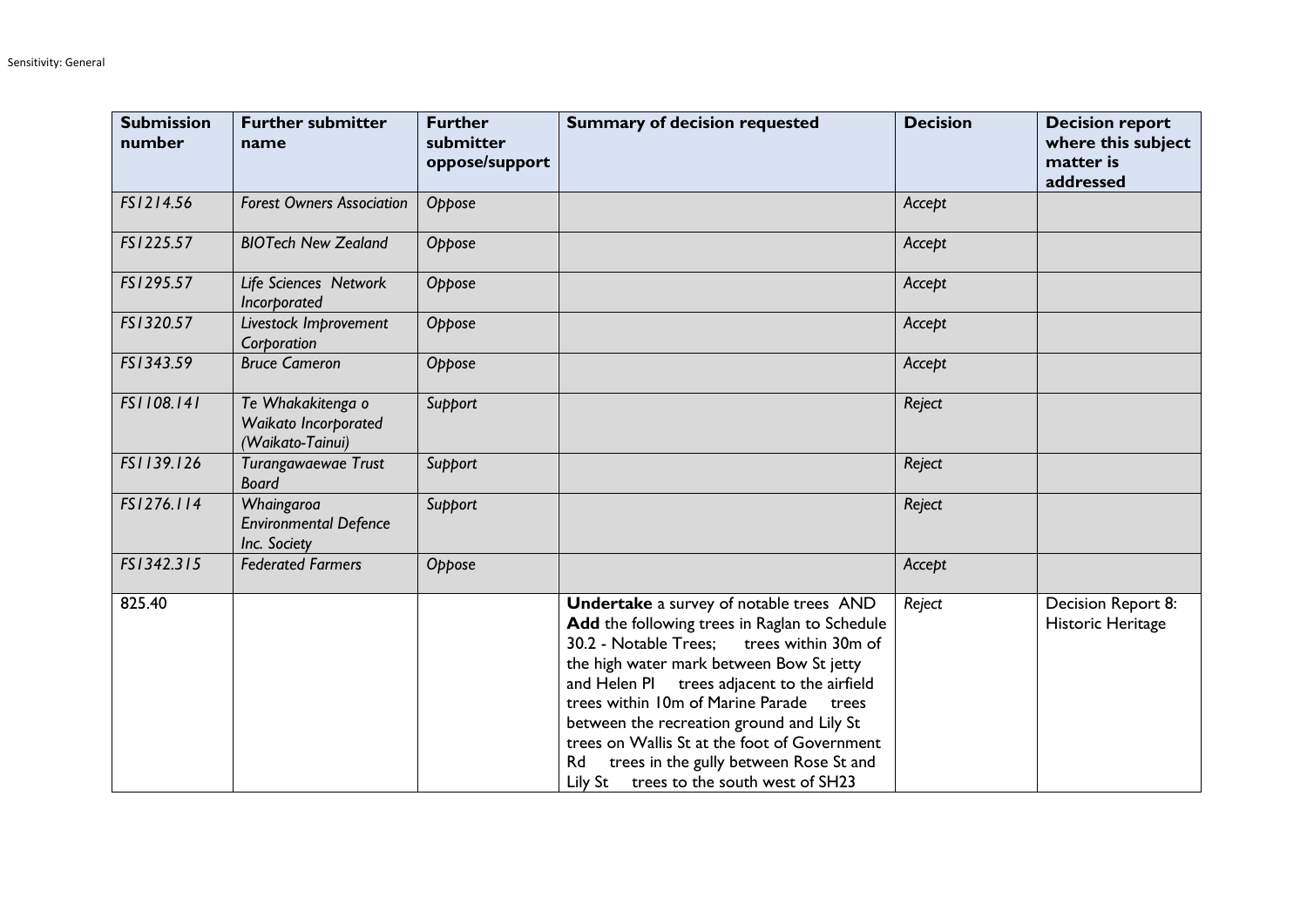| <b>Submission</b><br>number | <b>Further submitter</b><br>name | <b>Further</b><br>submitter<br>oppose/support | <b>Summary of decision requested</b>                                                                                                                                                                                                                                                                                                                                                                                                                                                                                                                                                                      | <b>Decision</b> | <b>Decision report</b><br>where this subject<br>matter is<br>addressed |
|-----------------------------|----------------------------------|-----------------------------------------------|-----------------------------------------------------------------------------------------------------------------------------------------------------------------------------------------------------------------------------------------------------------------------------------------------------------------------------------------------------------------------------------------------------------------------------------------------------------------------------------------------------------------------------------------------------------------------------------------------------------|-----------------|------------------------------------------------------------------------|
|                             |                                  |                                               | between Hills Rd and Greenslade Rd<br>trees<br>in the Lorenzen Bay reserve<br>large trees<br>should all be protected.                                                                                                                                                                                                                                                                                                                                                                                                                                                                                     |                 |                                                                        |
| 825.41                      |                                  |                                               | Retain Policy 2.16.1 Whaanga Coast Specific<br>Area                                                                                                                                                                                                                                                                                                                                                                                                                                                                                                                                                       | Accept in part  | Decision Report 6:<br>Tangata Whenua                                   |
| 825.42                      |                                  |                                               | Retain Policy 2.16.2 Aahuatanga Motuhake<br>(special features)                                                                                                                                                                                                                                                                                                                                                                                                                                                                                                                                            | Accept in part  | Decision Report 6:<br>Tangata Whenua                                   |
| 825.43                      |                                  |                                               | <b>Retain Rule 22.1.2 Permitted Activities</b>                                                                                                                                                                                                                                                                                                                                                                                                                                                                                                                                                            | Accept in Part  | Decision Report 22:<br><b>Rural Zone</b>                               |
| FS1387.1328                 | Mercury NZ Limited               | Oppose                                        |                                                                                                                                                                                                                                                                                                                                                                                                                                                                                                                                                                                                           | Accept in part  |                                                                        |
| 825.44                      |                                  |                                               | Retain Section 22.7 Specific Area - Whaanga<br><b>Coast Development Areas.</b>                                                                                                                                                                                                                                                                                                                                                                                                                                                                                                                            | Accept in part  | Decision Report 6:<br>Tangata Whenua                                   |
| 825.45                      |                                  |                                               | Add a rule to Section 16.3 Land Use -<br>Building to the effect that: (a) Construction<br>of a building or other structure within sight of<br>SH23 at Raglan is a permitted activity if it will<br>be screened from SH23 by planting with<br>indigenous species that will achieve an<br>average height of 3m after 5 years, mature to<br>over 9m in the residential zone and 12m in<br>the Business Zone and be of sufficient density<br>to visually screen the activity from SH23. (b)<br>Any activity that does not comply with a<br>condition for a permitted activity is a<br>discretionary activity. | Reject          | Decision Report 14:<br><b>Residential Zone</b>                         |
| FS1325.7                    | <b>Avondale Trust</b>            | Oppose                                        |                                                                                                                                                                                                                                                                                                                                                                                                                                                                                                                                                                                                           | Accept          |                                                                        |
| FS1387.1329                 | Mercury NZ Limited               | Oppose                                        |                                                                                                                                                                                                                                                                                                                                                                                                                                                                                                                                                                                                           | Accept          |                                                                        |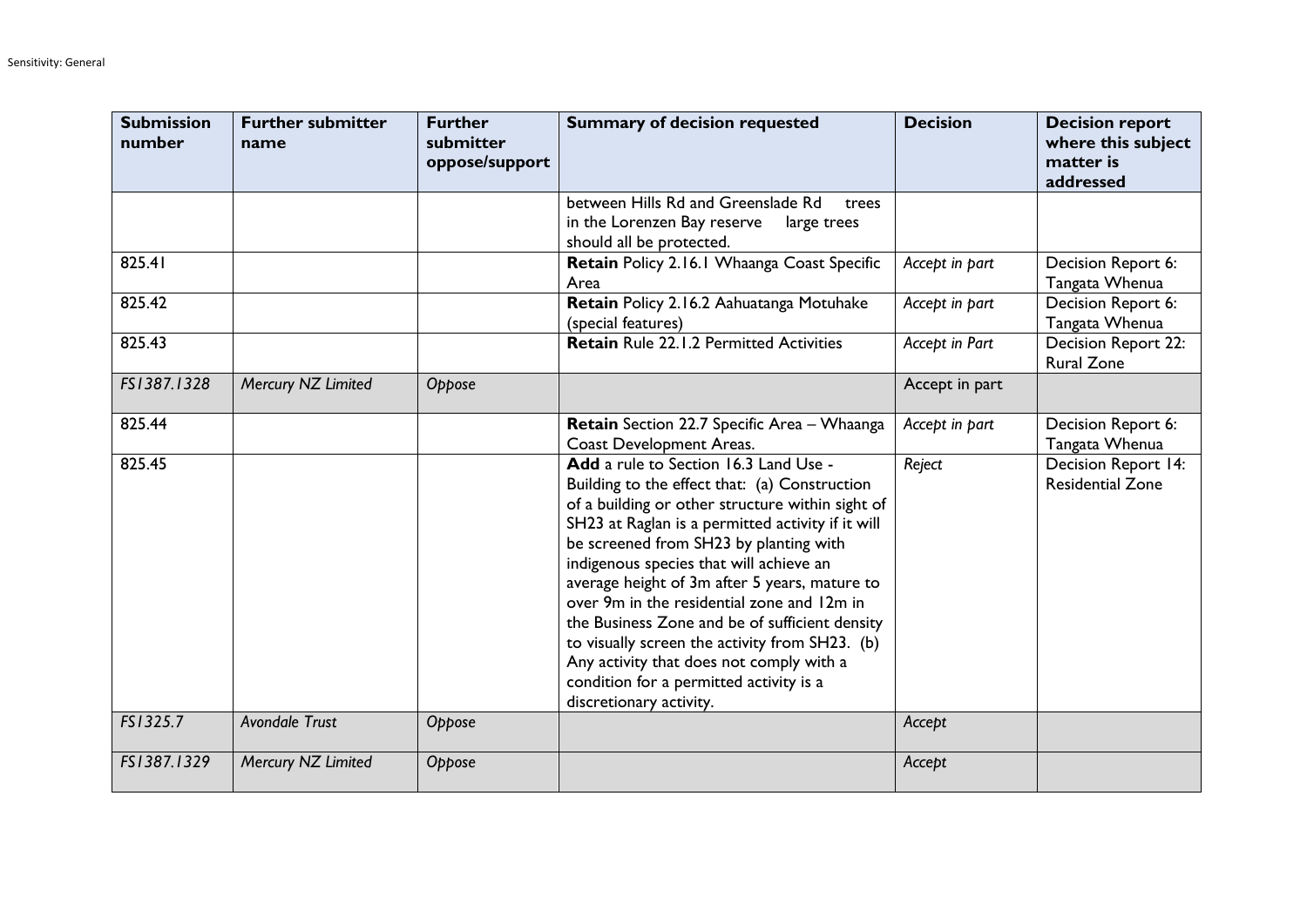| <b>Submission</b><br>number | <b>Further submitter</b><br>name | <b>Further</b><br>submitter<br>oppose/support | <b>Summary of decision requested</b>                                                                                                                                                                                                                                                                                                                                                                                                                                                                                                                                                                      | <b>Decision</b> | <b>Decision report</b><br>where this subject<br>matter is<br>addressed |
|-----------------------------|----------------------------------|-----------------------------------------------|-----------------------------------------------------------------------------------------------------------------------------------------------------------------------------------------------------------------------------------------------------------------------------------------------------------------------------------------------------------------------------------------------------------------------------------------------------------------------------------------------------------------------------------------------------------------------------------------------------------|-----------------|------------------------------------------------------------------------|
| 825.46                      |                                  |                                               | Add a rule to Section 17.3 Land Use -<br>Building to the effect that: (a) Construction<br>of a building or other structure within sight of<br>SH23 at Raglan is a permitted activity if it will<br>be screened from SH23 by planting with<br>indigenous species that will achieve an<br>average height of 3m after 5 years, mature to<br>over 9m in the residential zone and 12m in<br>the business zone and be of sufficient density<br>to visually screen the activity from SH23. (b)<br>Any activity that does not comply with a<br>condition for a permitted activity is a<br>discretionary activity. | Reject          | Decision Report 19:<br>Raglan                                          |
| FS1387.1330                 | Mercury NZ Limited               | Oppose                                        |                                                                                                                                                                                                                                                                                                                                                                                                                                                                                                                                                                                                           | Accept          |                                                                        |
| 825.47                      |                                  |                                               | Amend Rule 17.3.5 Horotiu Acoustic Area,<br>to also apply to the Raglan business zones.                                                                                                                                                                                                                                                                                                                                                                                                                                                                                                                   | Reject          | Decision Report 20:<br><b>Business Zones</b>                           |
| FS1142.14                   | <b>Greig Metcalfe</b>            | Oppose                                        |                                                                                                                                                                                                                                                                                                                                                                                                                                                                                                                                                                                                           | Accept          |                                                                        |
| 825.48                      |                                  |                                               | Amend the Proposed District Plan so that all<br>resource consents for vegetation clearance<br>are publicly notified, including informing<br>adjoining authorities and the regional council.<br>The submission makes reference to section<br>1.5.7 Natural Environment, Chapter 3 and<br>Maps.                                                                                                                                                                                                                                                                                                             | Reject          | Decision Report 32:<br>Miscellaneous<br><b>Matters</b>                 |
| 825.49                      |                                  |                                               | Add to the planning maps areas such as<br>Hauroto Bay and other sites of indigenous<br>vegetation, as recorded in Estuarine<br>vegetation survey - Raglan (Whaingaroa)<br>Harbour.                                                                                                                                                                                                                                                                                                                                                                                                                        | Reject          | Decision Report 9:<br>Significant Natural<br>Areas                     |